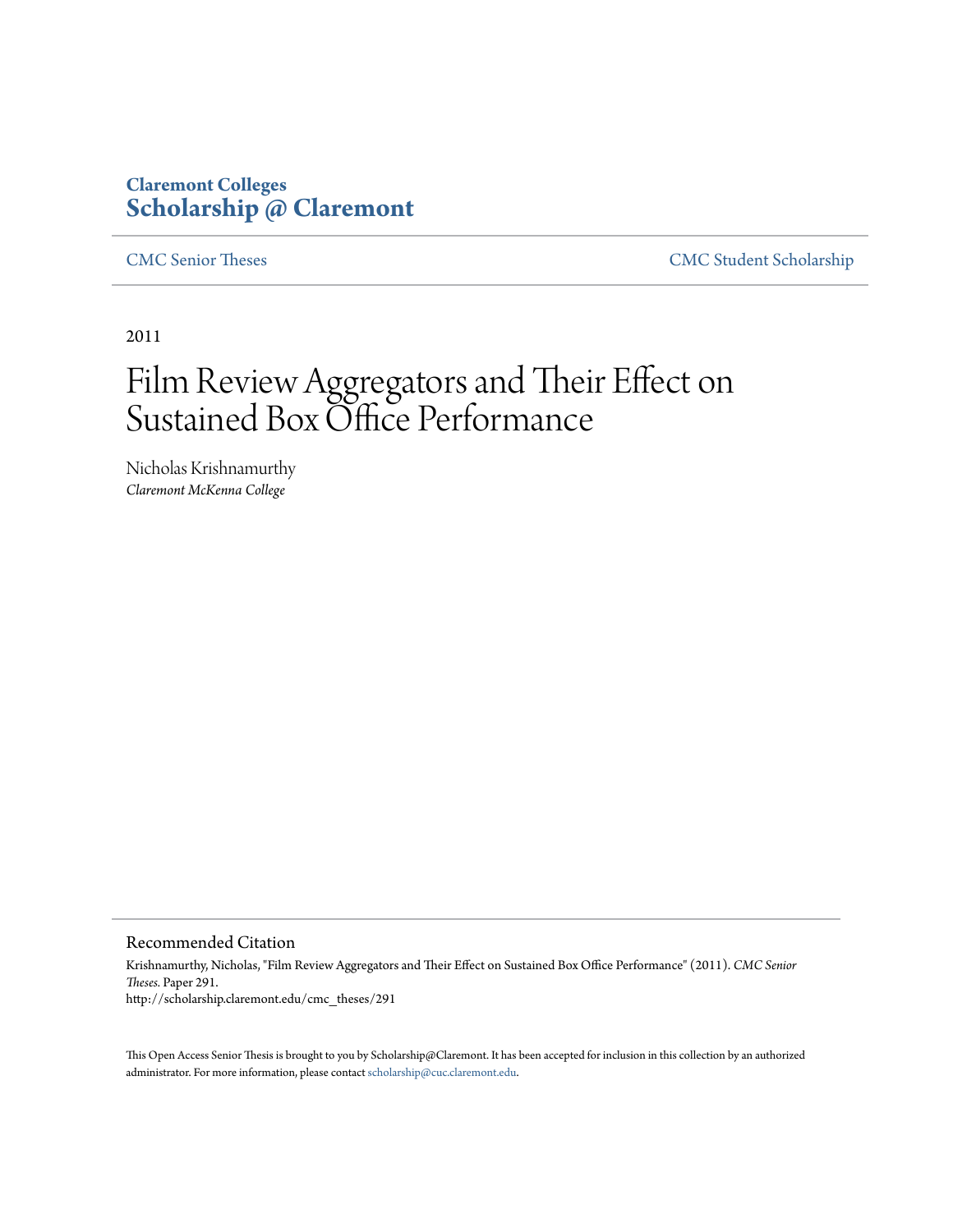#### **CLAREMONT McKENNA COLLEGE**

# **FILM REVIEW AGGREGATORS AND THEIR EFFECT ON SUSTAINED BOX OFFICE PERFORMANCE**

#### SUBMITTED TO

PROFESSOR DARREN FILSON

#### AND

### DEAN GREGORY HESS

BY

#### NICHOLAS KRISHNAMURTHY

FOR

## SENIOR THESIS

# FALL / 2011

November 28, 2011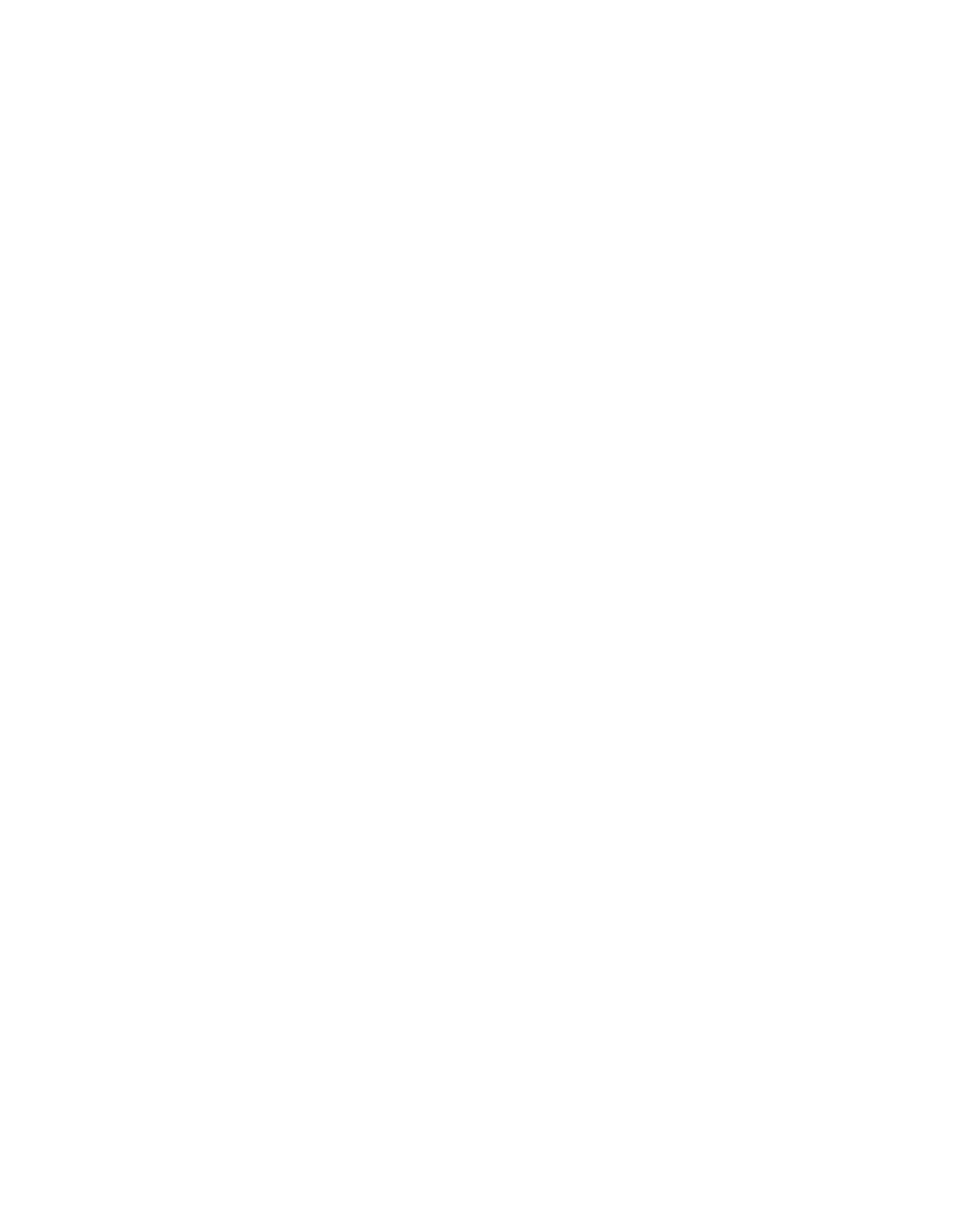# **Acknowledgements**

I would like to thank my parents for their constant support of my academic and career endeavors, my brother for his advice throughout college, and my friends for always helping to keep things in perspective. I would also like to thank Professor Filson for his help and support during the development and execution of this thesis.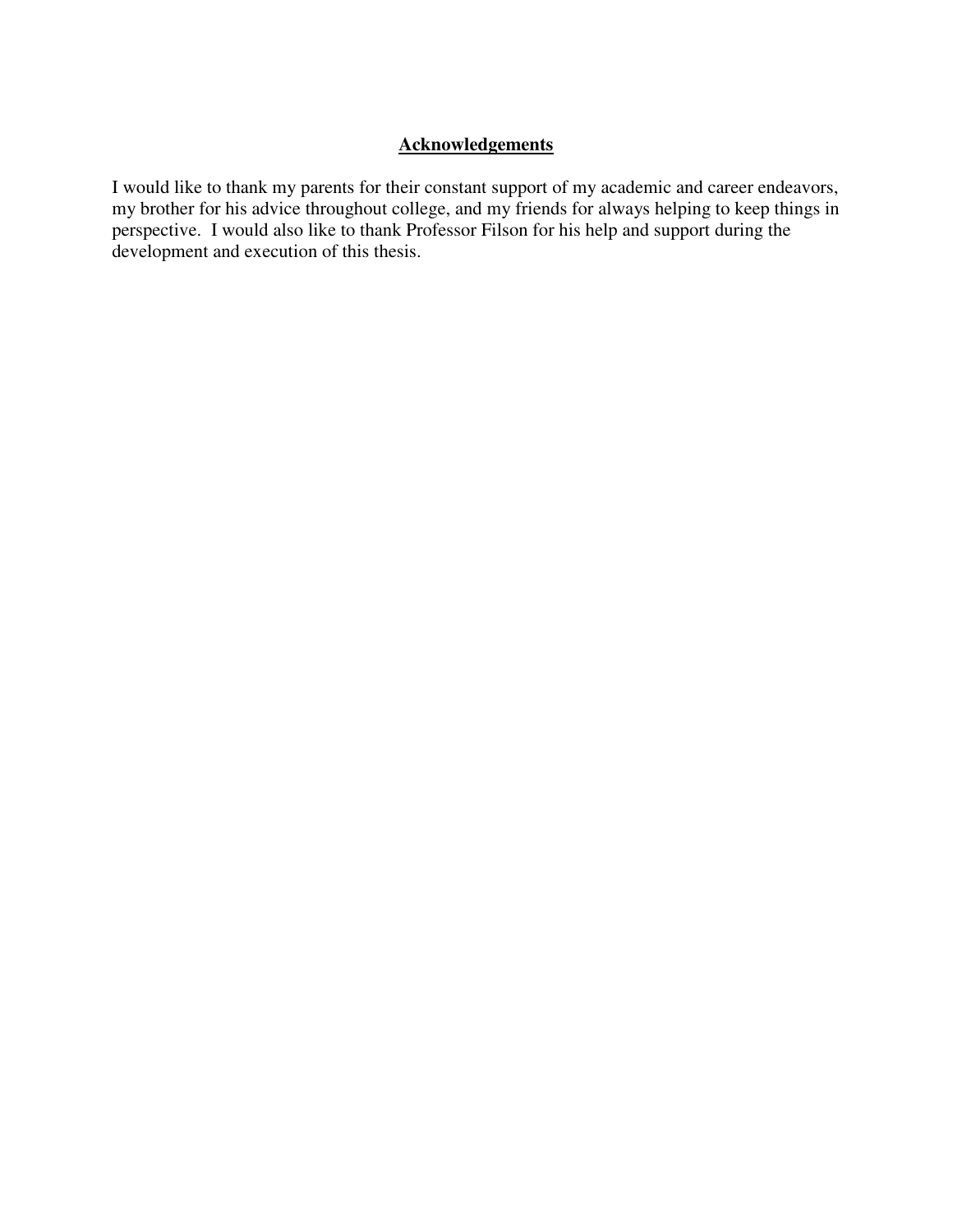#### **Abstract**

This thesis will discuss the emerging influence of film review aggregators and their effect on the changing landscape for reviews in the film industry. Specifically, this study will look at the top 150 domestic grossing films of 2010 to empirically study the effects of two specific review aggregators. A time-delayed approach to regression analysis is used to measure the influencing effects of these aggregators in the long run. Subsequently, other factors crucial to predicting film success are also analyzed in the context of sustained earnings.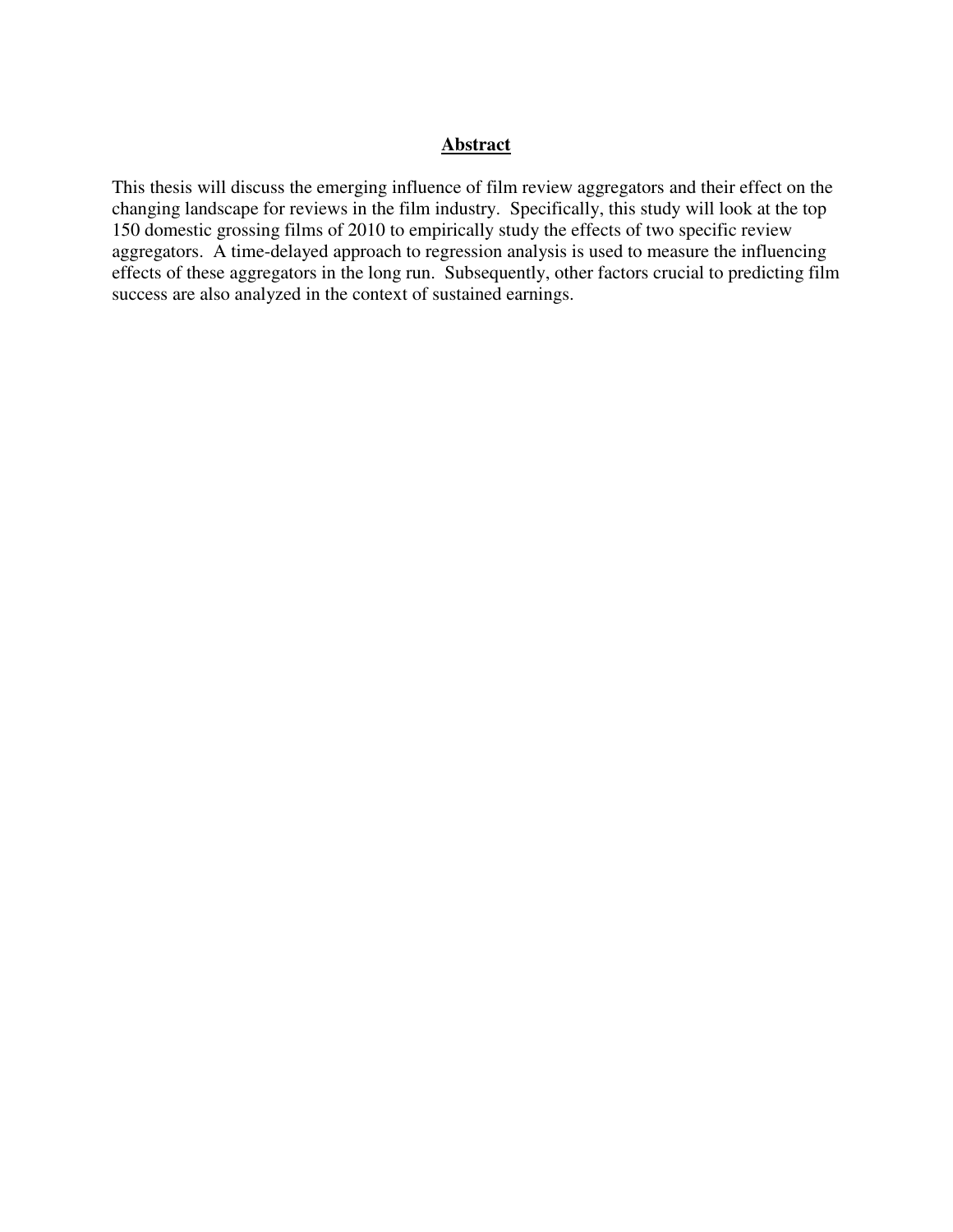# **Table of Contents**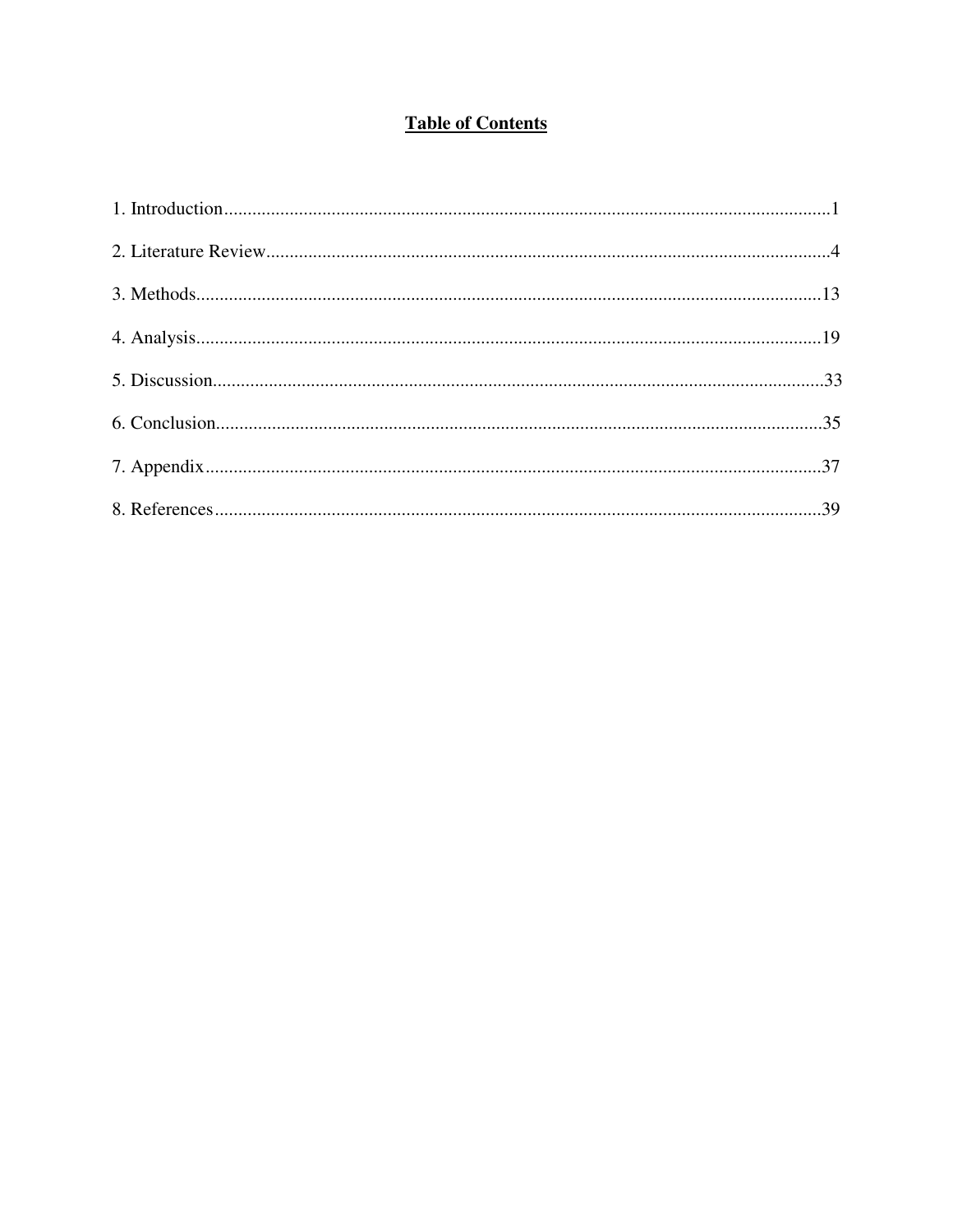#### **1. Introduction**

 Movies are highly lucrative products whose success is nearly impossible to predict. Their role and affect on American culture is undeniable, but the makers of widely released films, the few large studios and the many smaller production companies, seem to have limited ability to predict the success of a given film.

Intuitively, this lack of predictability makes sense. A film is, in fact, a one-of-a-kind product. Each filmmaking company, therefore, never releases the same product twice, nor knows what to expect upon conceiving the idea for each product. This has not, however, stopped these companies from attempting to predict the success of their future film endeavors (Simonoff and Sparrow 2000).

Meanwhile, film also exists in culture as an art form, and, like any other art form, is constantly consumed, critiqued, and criticized (Ginsburgh and Weyers 1999). These two worlds, for the most part, exist independently of each other. That is, a studio would not care if a film is considered high art if it makes a considerable amount of money at the box office. On the other hand, an art critic cares very little about how much a movie makes, and often might prefer a movie more willing to challenge the typical formula for popular appeal and take risks in its filmmaking technique. This type of critic has a preference for what could be referred to as "high art." The two worlds collide, however, in the case where artistic merit influences consumer preference.

Holbrook (2005) discusses whether consumers' real preference actually mirrors that of these critics. Do consumer's take value out of viewing high art? Or do consumers take value out of enjoying what others *claim* as high art? Independent of the motivation, film companies have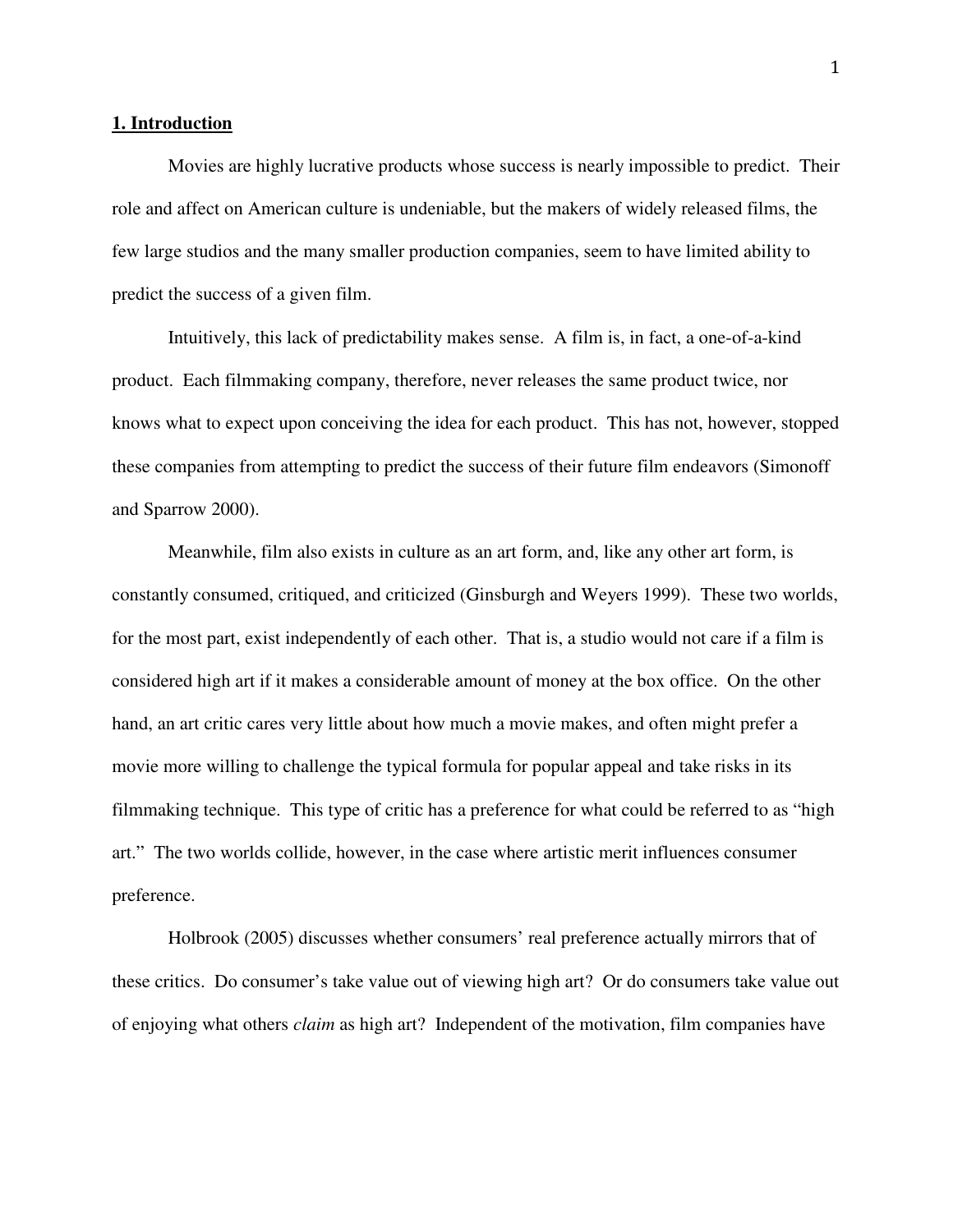long sought an answer to this question – does quality, as defined by film critics, affect their overall revenue?

Critical reviews play an important role in the consumption of film because, similar to other products such as books, theater, and restaurants, the quality of the product is hard to judge prior to consumption (Boatwright, Basuroy, and Kamakura 2007). Reviews themselves can come in a number of different forms. Classically, a select few high-profile critics have had a significant monopoly on the marketplace for critical reviews for such products. Boatwright, Basuroy, and Kamakura (2007) note that Frank Rich and Clive Barnes, theater reviewers for the *New York Times* and *New York Post* respectively, had a much greater effect on the success of a theater show than did critics from other newspapers. The same effect can be seen to some extent in the film industry. The film industry is differentiated, however, as a more populist medium – seeing a movie is less costly, more convenient, and more easily accessible – and therefore, while film reviews do play an important role in the industry, they must be viewed in a specific light.

Consumer preference for film differs from that of other art forms due to consumers' lower standards and desire for escapist entertainment. Although tough to numerically judge, one might safely assume that a high proportion of consumers do not see a specific film based on its artistic appeal. That is, most consumers see a movie in hopes of being entertained, humored, scared, and to escape from or connect with other facets of daily life. Such a consumer must not, and would not neglect all reviews as analyses of artistic merit, but may reduce the level at which they judge a film as worthy of their time, money, and therefore viewership. For example, a possible viewer who has seen trailers, advertisements, and posters for an upcoming blockbuster epic based on a best-selling novel, may in fact choose to see the movie even if a specific critic gave the film 5 out of 10 stars, but may not choose to see the movie if it received 2 out of 10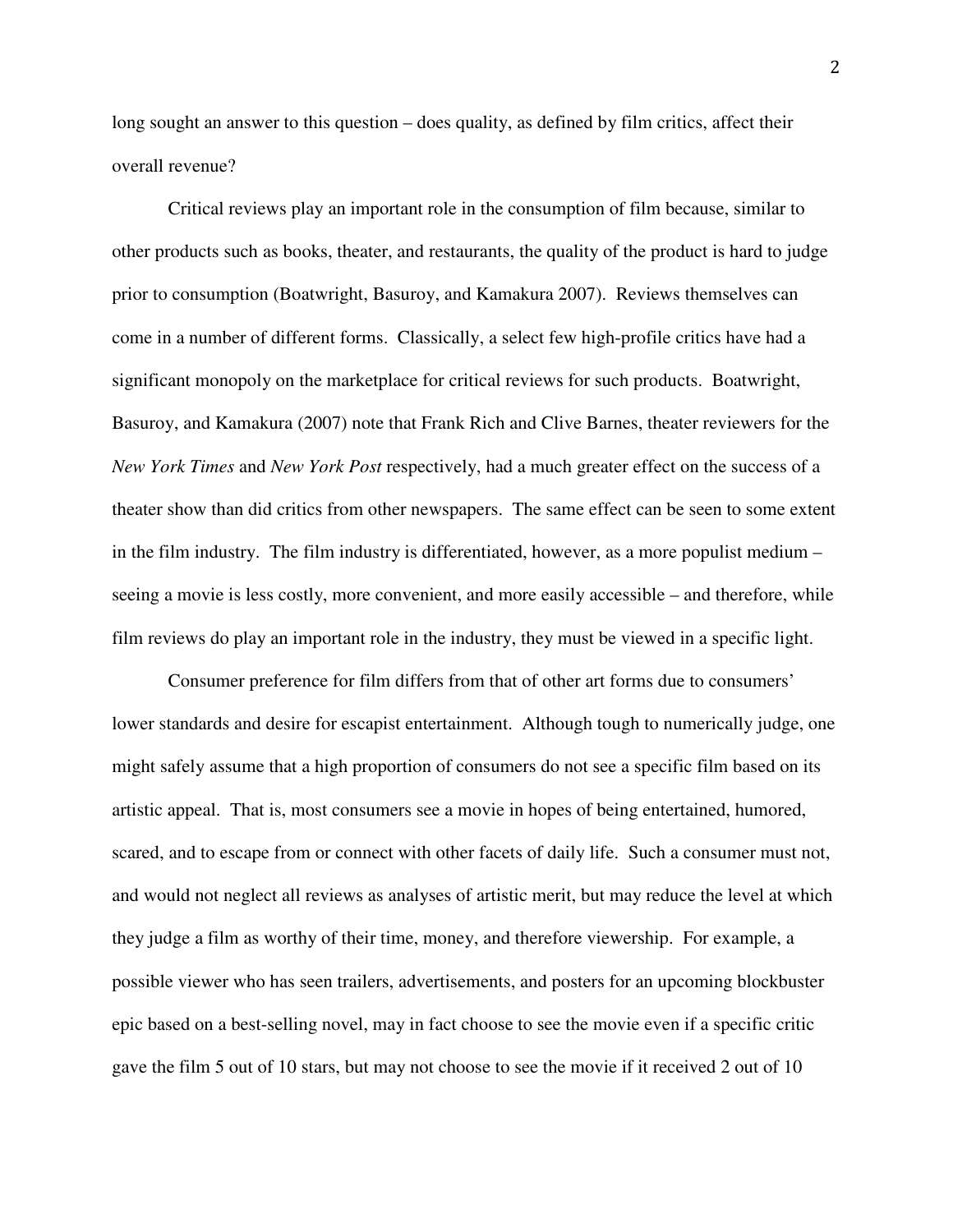stars from the same critic. It is safe to assume that if an expert critic were to rate a film 5 out of 10 stars, then the film, at least in the mind of that specific critic, is not worthy of artistic praise. The consumer, however, chooses to see the film for a variety of other reasons independent of artistic praise. In light of this analysis of consumer preference, the forms for consuming critical reviews have begun to change.

Rather than relying on one specific high-profile critic, consumers may prefer the option of viewing a collection of critical reviews on the movie. Even further, the consumers may be less interested in the reviews themselves than a numerical analysis of the collection of scores assigned to a film. One-hundred moderately positive reviews may have more influence on a specific consumer than one glowing review from a high-profile critic praising the film's artistic merit.

An aggregated approach to collecting critical reviews for film may not, and likely will not, predict the entire financial success of a film. A high budget movie will still likely open to strong numbers at the box office. As the run of a film continues, however, and word of mouth spreads, an aggregated approach to film reviews may have a significant influencing affect, both positive and negative, on consumers' desire to see a film. This study will look at multiple aggregated approaches to film criticism, as well as other factors previously studied by academics (Basuroy, Chatterjee, and Ravid 2003; De Vany and Walls 1999; De Vany and Walls 2002; King 2007; Ravid 1999; Simonoff and Sparrow 2000; Terry, Butler, and De'Armond 2005) and empirically analyze their effect, over time, on a film's financial success.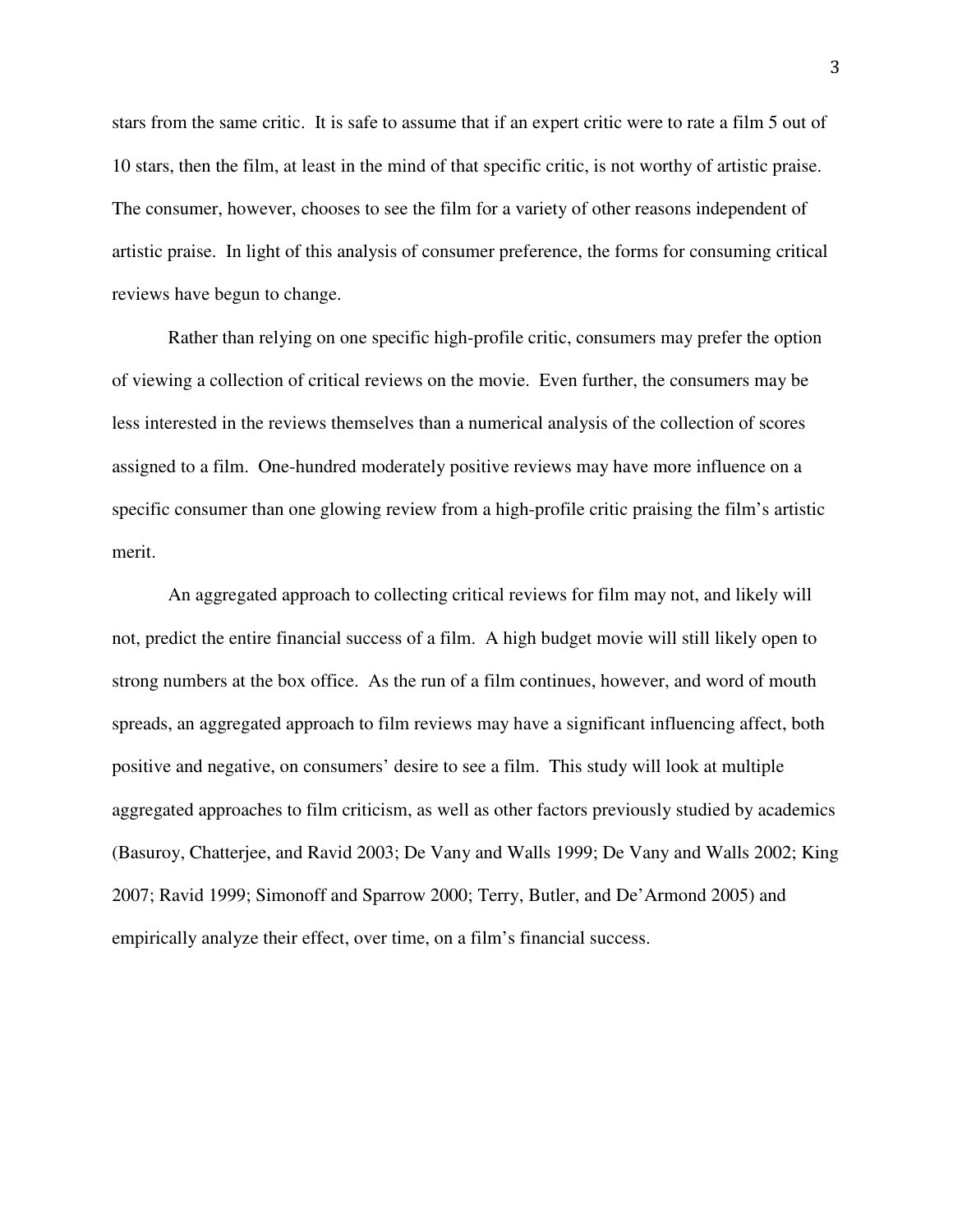#### **2. Literature Review**

Much research has been done on the topic of predicting box office success. Litman (1983) explains how film production and marketing consists of three major factors that all play a crucial role in how a film is received by critics as well as its audience. The first of these factors is that of the "creative sphere." This consists of the story and script on which the eventual film will be based. In this context, films can garner success from genre, style, or known creative entities. That is, an epic action-adventure movie, a well-written independent drama, and a film based on a best-selling novel could all succeed while harnessing different creative ambitions. The second factor, the production budget, plays a large role in determining how well the filmmakers can execute the original creative vision. The production budget influences a film's ability to afford a star actor or actress, large explosions, lavish sets, and a number of other items that can influence a film's quality. Lastly, a film's rating, assigned by the Motion Picture Association of America (MPAA), plays an important role in influencing how a studio or production company will market and how the audience will receive the film. These ratings, G, PG, PG-13, R, or NC-17, can narrow or widen a film's reach, with negative and positive possibilities for both outcomes. A film's marketing budget often reflects a combination of these three factors. For example, star power, genre, and rating all have direct impact on how much the distributor will market a specific film (Prag and Casavant 1994).

 The film review itself can play a number of important roles in connection with how audiences consume their entertainment. Film reviews can influence how an audience perceives the quality of a film, they can create a reputation for certain talent associated with a film, and they can serve as free advertising (Basuroy, Chatterjee, and Ravid 2003). The entertainment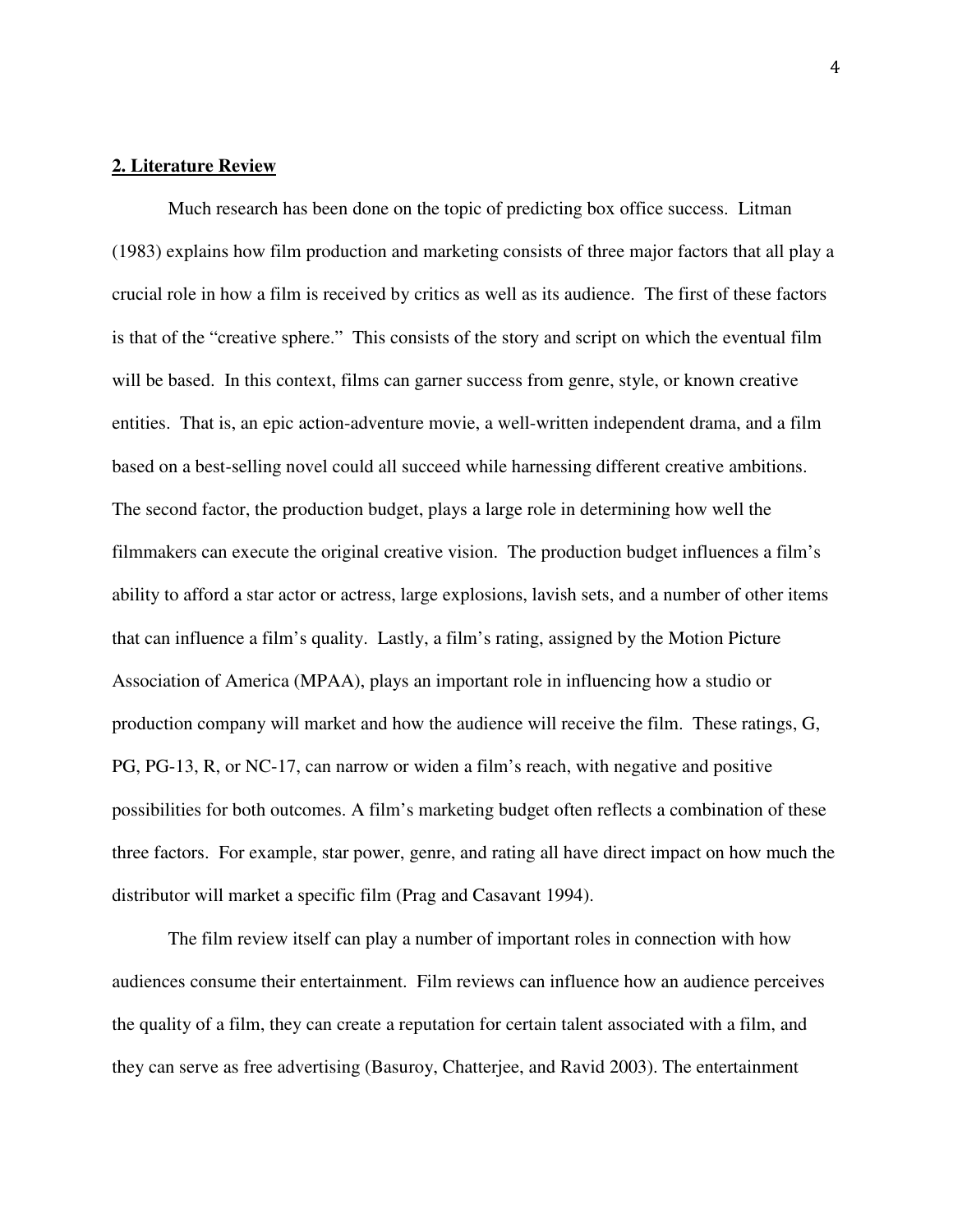industry itself stands out as having an extremely high level of cultural impact, and therefore film reviews have a disproportionate affect on the typical American consumer (Eliashberg, Elberse, and Leenders 2006). Audience reactions to these reviews are best evaluated as an inverted-U shaped model. As audiences learn more about a film through reviews and advertising they become curious, and therefore more likely to go see the film. Once they reach a certain information peek, however, they begin to feel oversaturated with information, and become less intrigued with the film and therefore less likely to attend (Wyatt and Badger 1990).

 Basuroy, Chatterjee, and Ravid (2003) outline three issues crucial to the understanding of film reviews and their effect on the performance of a film. First, contrary to intuition, a film review actually gains power over time as studios begin to leverage good reviews in order to overpower any negative reviews. A studio, for example, will begin to quote specific positive reviews in their advertising. Secondly, negative reviews have a larger effect on a film's performance than positive reviews. This is mostly a result of negativity bias, but in relation to the first issue, the negative reviews will loose power as time progresses. Thirdly, studios may use stars or high production budgets to counteract any possible negative reviews since viewers are more likely to disregard reviews in light of these "high profile" factors.

 Reviewers themselves can behave in multiple fashions. Holbrook (1999) explains how reviewers can act as either expert critics or journalistic reviewers. The expert critics concern themselves with providing a subjective critique of the film's artistic merit. Such a review has little relation to what an audience may enjoy, but instead exists as a high-brow judgment on the film as an art form rather than a consumptive good. The journalistic reviewer attempts to recommend certain films in accordance to what they think the consumer will enjoy. Therefore, rather than making judgments on artistic merit, they are acting as advisors for the general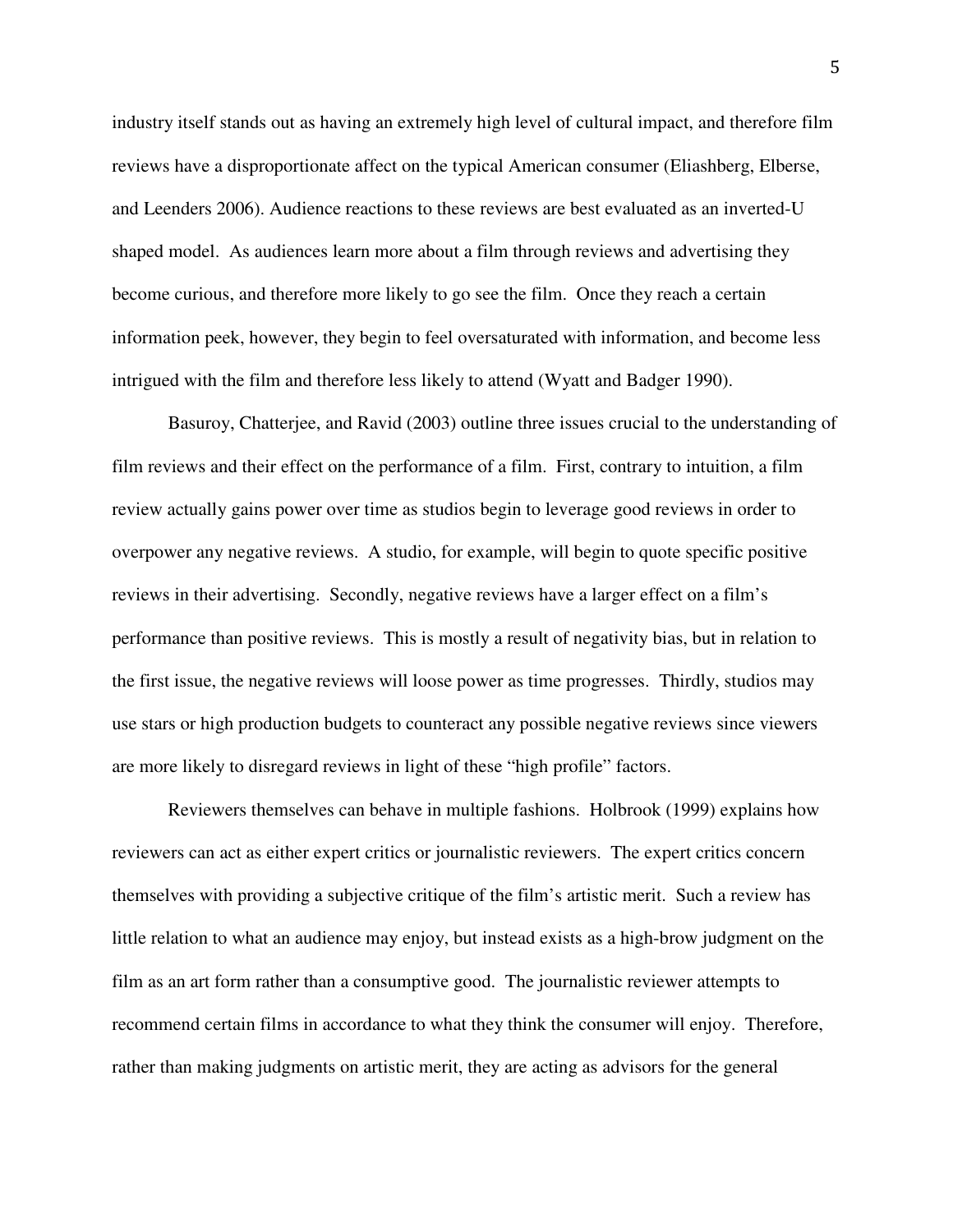populous in terms of recommending films. Many studies have been conducted analyzing the effect of general reviews on box office performance, and, on the whole, the journalistic reviewers tend to correlate more closely with box office performance than do the expert critics.

 Multiple studies have been conducted analyzing the predicting and influencing powers critics hold over box office performance. The predicting power speculates that critics do not convince consumers to see the film, but rather predict how many viewers *will* see the film, and therefore predict how a film will perform at the box office. A conflicting approach, that of the influencing power of critics, theorizes that critics have the power to actually affect the box office performance of a film. In terms of measurement, an influencing critic should have significant effect on performance immediately upon release of the review (likely tied with release of the film), whereas a predicting critic should correlate more closely with the late performance of a film, since the review itself has little effect on performance following release. Alternatively, a reviewer could exhibit qualities of both an influencer and predictor, and correlate closely with the entire release of the film (Basuroy, Chatterjee, and Ravid 2003). Eliashberg and Shugan's (1997) empirical study tests the potential influencer and predictor hypotheses, and concludes that, because critic reviews are highly correlated with late box office performance but have a low correlation with performance within the first four weeks of release, their data supports the predictor rather than the influencer hypothesis.

 There has also been a considerate amount of research focusing on the philosophical and psychological components to the reviews and consumption of certain art forms (of which film can be considered one). Ginsburgh and Weyers (1999) discuss the evolution of this thought since Plato, and land on only three consensus viewpoints. First, that expert critics should be responsible for the assessment of artistic merit rather then the public. Second, that any review of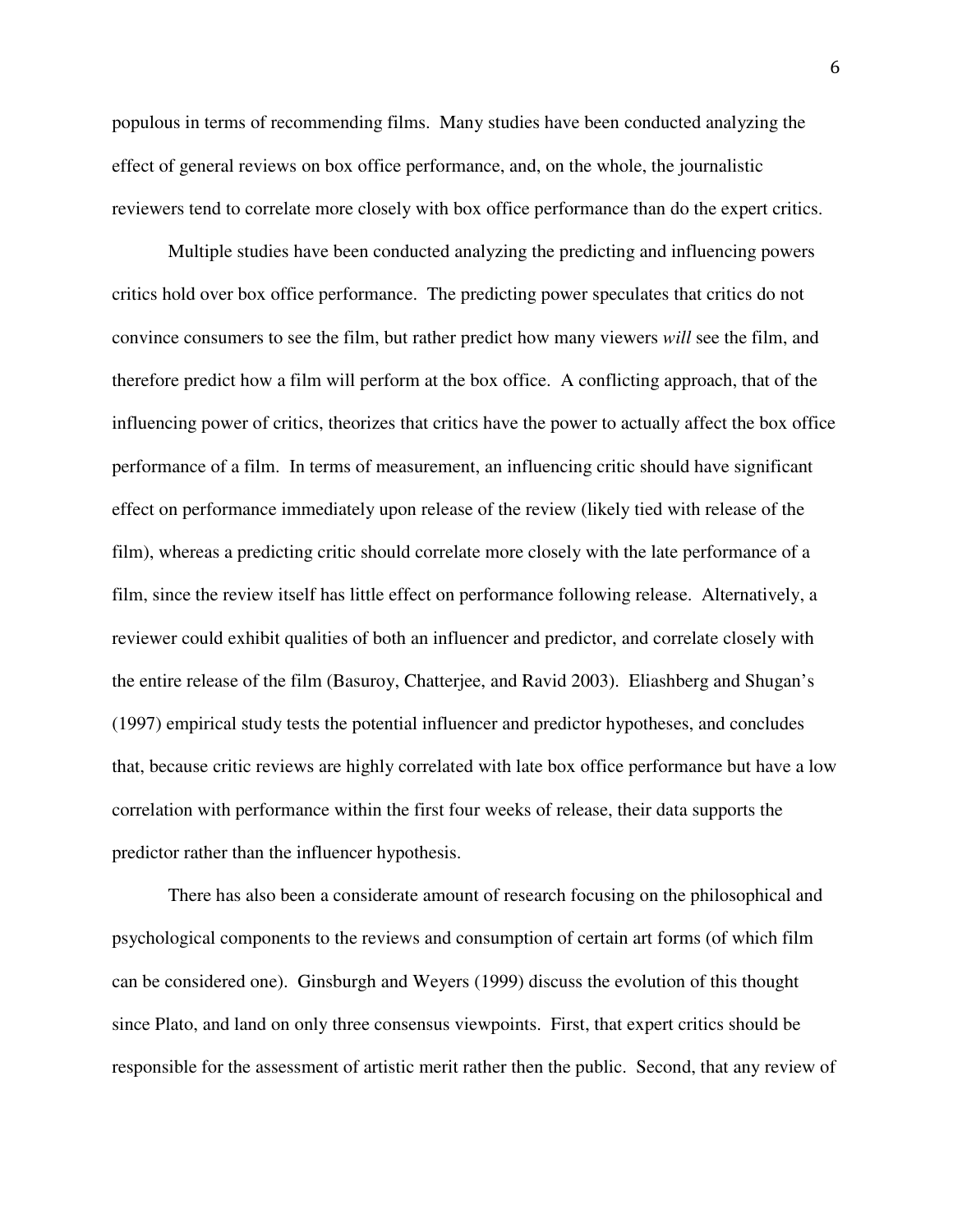artistic merit is of a subjective nature, and that it is impossible to objectively critique art. Lastly, artistic merit and popular appeal are inevitably blended upon release of an artistic work, and only time can separate "good art" from fashion.

 The resulting question from Ginsburgh and Weyer's (1999) explanation is why do consumer preferences tend to differ from the experts' analysis of artistic merit. Holbrook's (2005) study offers two possible explanations for why consumers tend to behave differently. His first hypothesis, titled "The Dignity-of-the-Common-Person Hypothesis," suggests that consumers' evaluation of artistic merit *does* fall in line with that of expert critics. It suggests, however, that consumers also act upon preferences independent of artistic merit. An example is consumer preference towards escapist films which sometimes demonstrate little artistic ability but allow the consumer to submit their mind entirely to the entertainment. The second hypothesis, titled "The What-a Wonderful-World Hypothesis," suggests that consumer preferences exist entirely independent of expert judgments of good and bad art. Consumers may in fact have entirely different opinions on what is "good" than do the expert critics. Although the Holbrook (2005) study had its own self-noted limitations, there did appear significant support for the Dignity-of-the-Common-People hypothesis.

 Reviews also differ in terms of the scale at which they are presented to a consumer. A review could come in the form of a celebrity critic, such as Robert Ebert, known for his reviews in the form of newspaper editorials, television programs, and most recently, blogs (Ebert 2011). Reviews could be collected from top sources around the United States and compiled into a table in the Sunday newspaper. A source, often online, could also collect many reviews from multiple sources and provide summary statistics assessing the general consensus – such is the case with Rotten Tomatoes (www.rottentomatoes.com) and Metacritic (www.metacritic.com). Boatwright,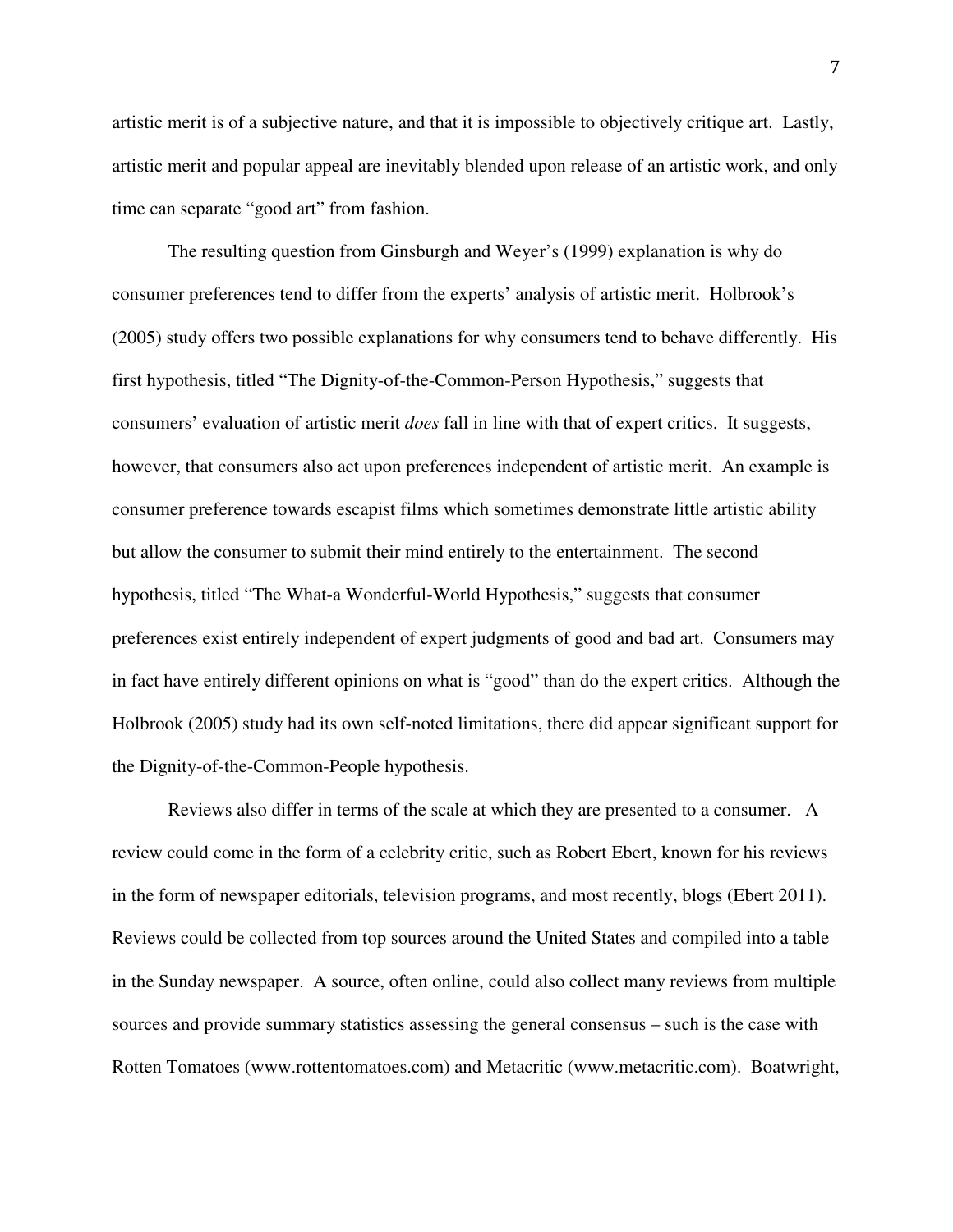Basuroy, and Kamakura's (2007) study analyzes reviews in terms of both the individual and the aggregate approach. They note, first of all, that the intuitive power of the aggregate outweighs that of the individual in most cases. That is, if you disregard the level of expertise of the specific critics, a consensus opinion will always prove more powerful. Extrapolating further, depending on specific consumer preference, there arises a point for each consumer at which the aggregate opinion, independent on the level of expertise, may outweigh a few specific critics of high expertise. The authors argue further that, in an industry with such a high cultural significance, the expert reviewers maintain a level of fame that allows for heightened influence over the consumer. There maintains a balance, therefore, between the individual and the aggregate in terms of which has a stronger effect on consumers and therefore on box office performance.

 The effects of reviews tend to change and adapt over the course of a film's run at the box office. De Vany and Walls (1996) analyze the information flow of reviews over time using Bose-Einstein dynamics. Summarized, they analyze the snowball effect in response to both positive and negative reviews. That is, consumers and reviewers are likely to spread the word to their friends and peers about both positive and negative reactions to certain films. As the word spreads, that opinion begins to dominate the marketplace. Some studios will actually adapt their marketing strategy to reflect the information flow. If they notice that a film is faring particularly well in certain areas and poorly in others, they may focus the remainder of their marketing on the more receptive areas (Simonoff and Sparrow 2000). These theories of information flow for film reviews also relate back to the discussion of aggregate review statistics – the aggregate statistics may be more likely to affect word of mouth appraisal than the opinion of one critic, whose particular viewpoint may be more likely to appeal to the artistic preferences of a single consumer.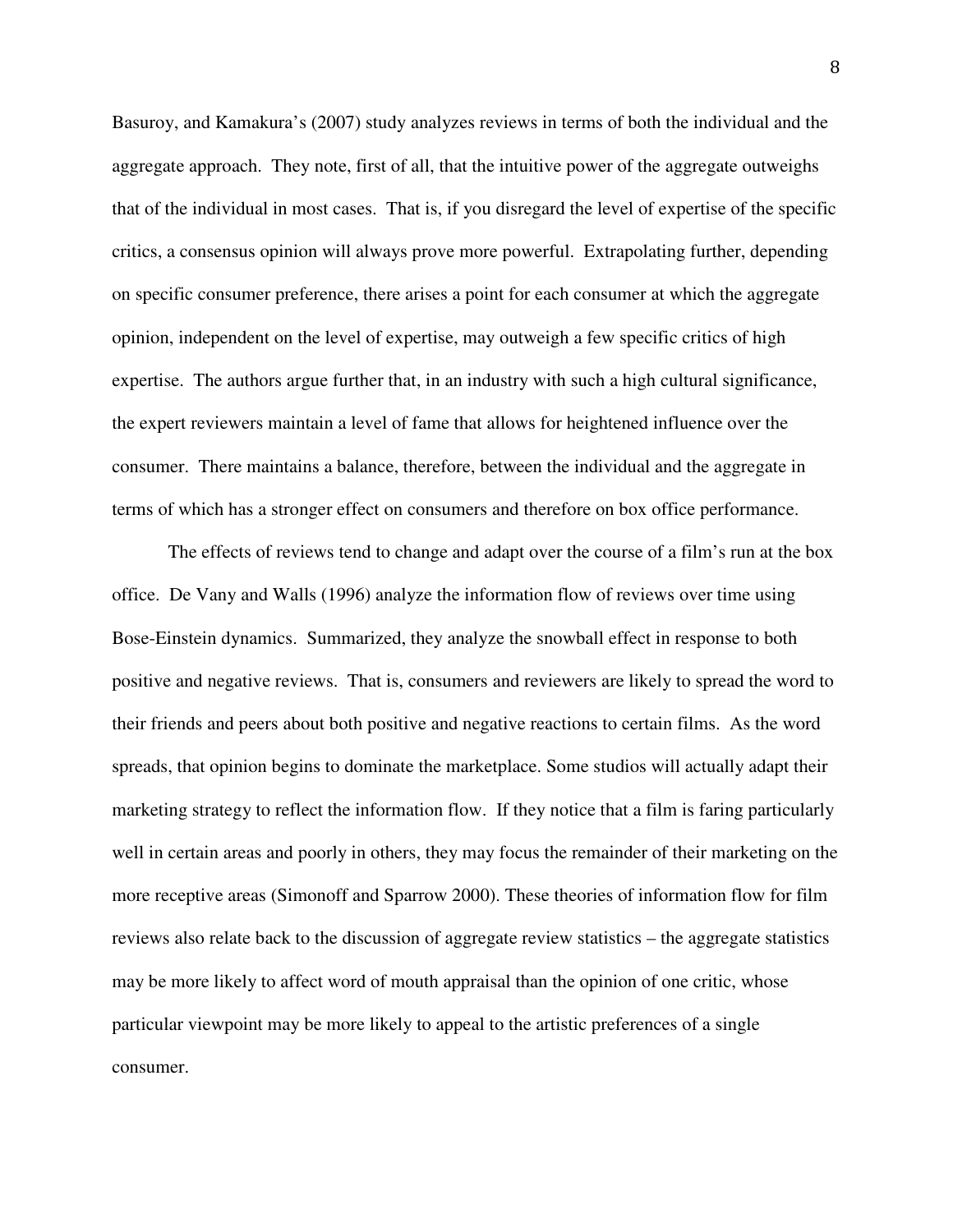Significant discussion has been focused on the topic of uncertain attributes in the film industry. Since each film is, in itself, unique and uncertain, the process of developing a film often undertakes some level of signaling. Those involved with the film will take actions that have a secondary impact of informing consumers of the film's quality. Prag and Casavant (1994) note that the production budget itself is a form of signaling. A high production budget may increase the quality of the film by allowing for sets, costumes, effects, and more, but it also signals to the public that the filmmakers believe in the film's quality and expect it to perform well and recoup the production expenses. Ravid's (1999) study of star power and its affect on box office gross also recognizes the power of signaling, focusing on the decision making power of studio executives. Ravid (1999) argues that the public, aware of the risk each studio executive takes upon green-lighting a film and attaching stars and directors, has less skepticism for highprofile and high-risk films. If the executive is willing to risk their job, the film must be somewhat decent.

 Ravid's (1999) study, referenced previously, performs a close analysis of the role of stars in relation to film performance at the box office. The study looks at 175 films release between 1991 and 1993, and regresses on a number of factors relating to genre, production budget, and rating. To measure star power Ravid (1999) uses a complex system looking at both Academy Award (Oscar) wins and nominations. Ravid (1999) concludes that star power does have some affect in driving film revenue. The study, however, notes the "rent-capture hypothesis," which claims that a star actor, actress, or director may capture any additional revenue garnered from their contribution to the film. Since most talent contracts create for some incentive system based on overall film performance, the stars will continue to rake in profits as the film continues to perform well at the box office.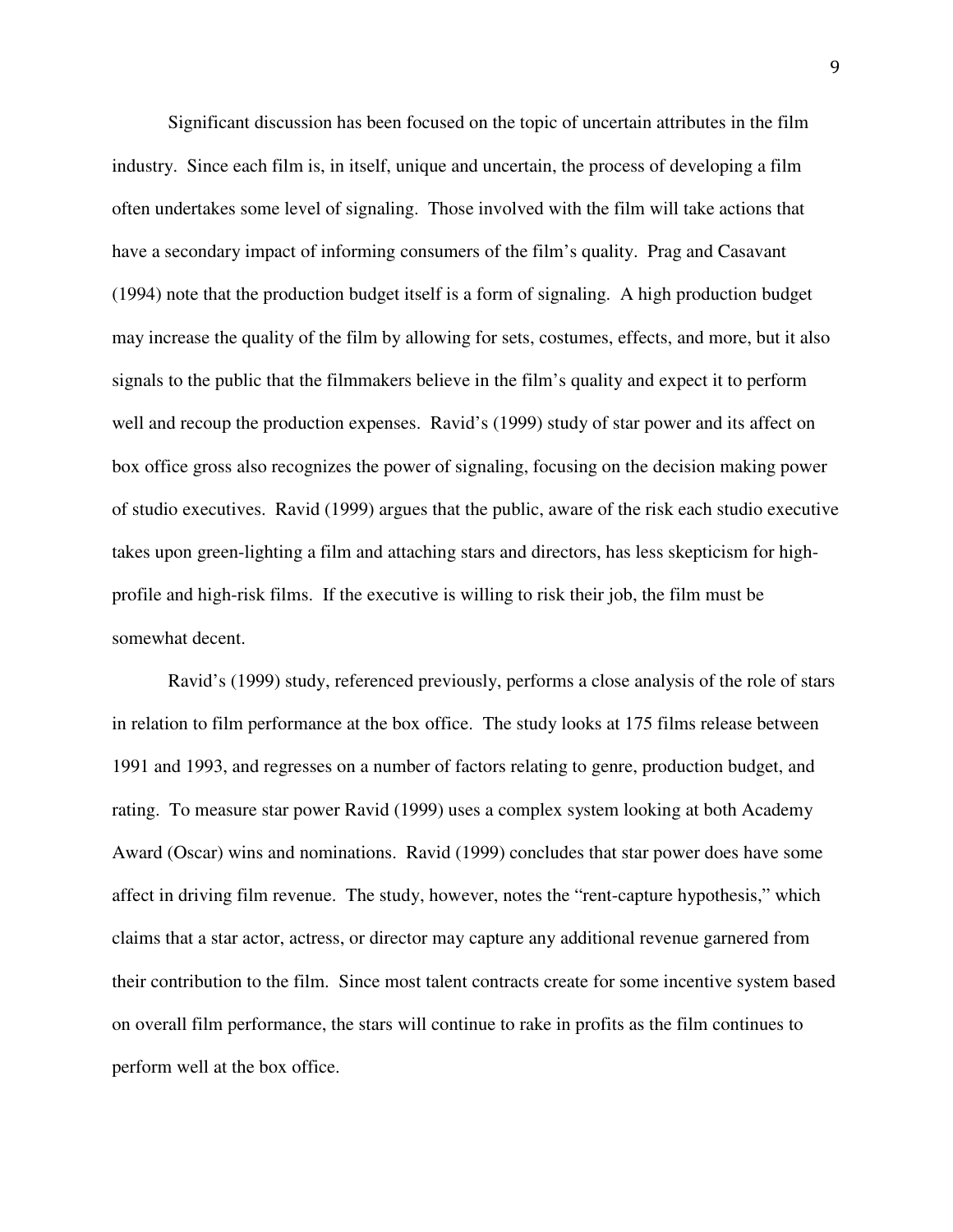Many empirical analyses of star-power, being innately hard to measure due to the secrecy of talent contracts and the constantly fluctuating demand and consumer preference for specific talent, often rely on Academy Awards wins and nominations to compile numeric data. Ravid's (1999) study, which took such an approach, concludes that award wins and nominations do have some impact on performance.

 De Vany and Walls (2002) look at risk in relation to a film's MPAA rating. They note that R-rated movies are innately more risky because their subject matter is often geared to an older and narrower audience. A studio can increase its potential upside by making less R-rated movies, and focusing more on movies geared towards kids. Many movies that are G or PGrated, however, are animated. Many studios have already taken action and formed animation units, hired filmmakers and animators keen to the new technology associated with high-budget animated products, and begun releasing multiple animated films each year. Statistically, however, the data is unclear in whether it supports this risk analysis. Although R-rated movies do have a lower median revenue rate, that could actually reflect lower risk, since they often cost less to produce and are not expected to earn as high of revenue as other films. Simonoff and Sparrow (2000) also note that an animated film takes considerably longer to produce, and requires a larger budget, often due to the unique set of personnel required for such complex productions.

 De Vany and Walls' (1999) study focuses on the distribution of film revenue in relation to a film's inherent risk. The distribution of films is heavily skewed, with many performing poorly or moderately, and only a few garnering large profits. Those that do succeed, however, make enough profit to keep the industry highly lucrative. De Vany and Walls (1999) note, however, that due to the distribution there exists no clear average for film revenue, nor a clear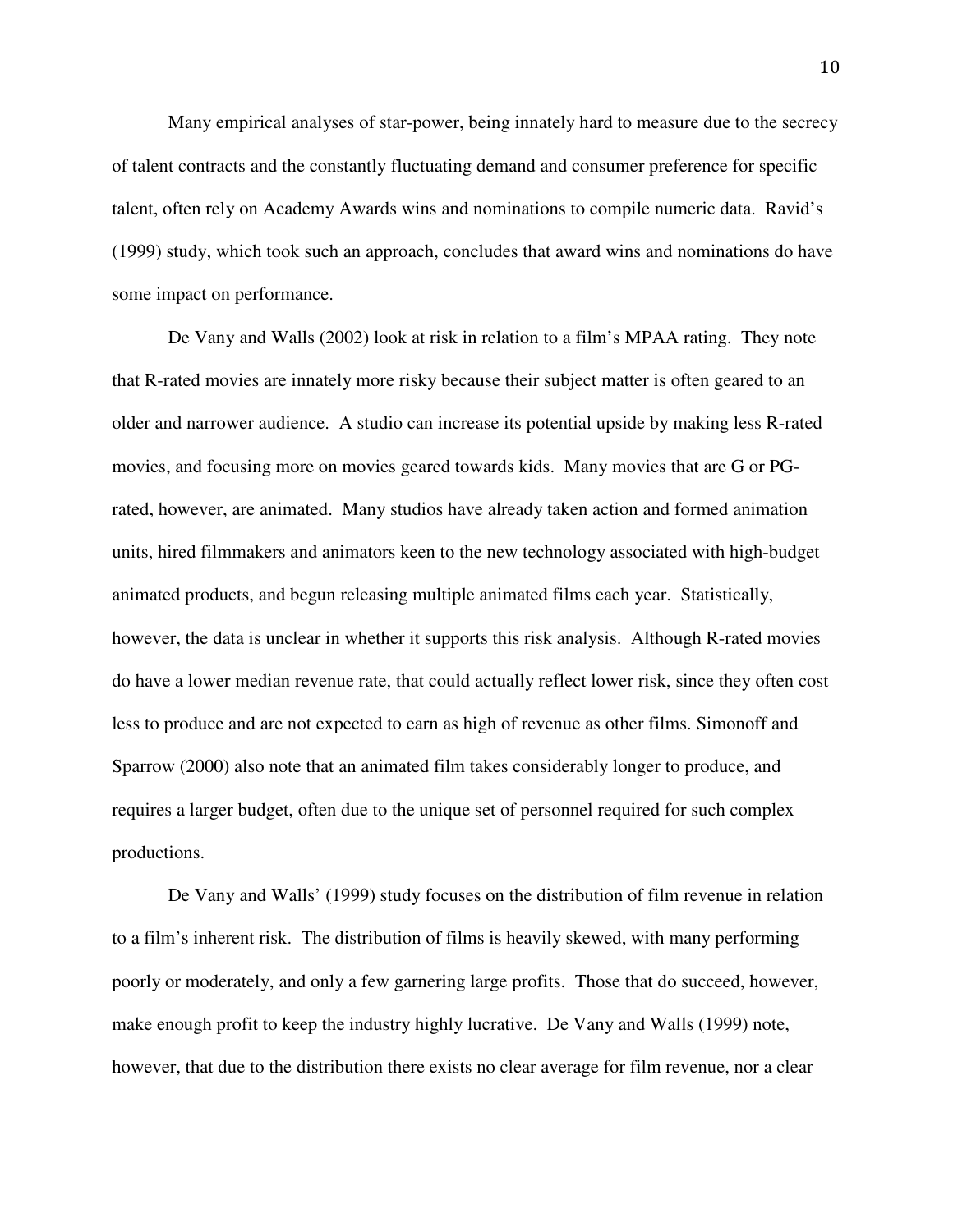standard deviation. While this does not and has not stopped researchers from attempting to predict factors leading to box office success, it does pose an issue to any such model.

Terry, Butler, and De'Armond (2005) also look at a combination of possibilities in their regression analysis of factors effecting box office performance, focusing on a sample of all movies from 2001 through 2003 that either opened in 25 theaters in the United States or eventually grew to 100 theaters at some point in its run, leading to a sample of 505 films. The study looks at the simpler measure of awards per film, concluding that each award nomination is worth more than 6 million dollars. The increased earnings arise out of a signaling effect, with each nomination reflecting general industry acclaim based on expert judgments. The study also looks at sequels and genre as factors that could have an affect on revenue. Sequels are concluded to have a positive affect, while certain genres show mixed results – action movies correlate positively with revenue, while children's movies, surprisingly, correlate negatively. Finally, the study looks at Rotten Tomatoes scores in attempt to gauge critical appeal. They conclude that, while looking only at overall revenue rather than revenue as it changes over time, high critical review scores do positively correlate with revenue, noting a few important exceptions.

King (2007) uses Metacritic as the basis for his analysis of critical reviews and their effect on box office earnings. Metacritic aggregates review scores from a number of sources, but, unlike Rotten Tomatoes, assigns each review a score for the film out of 10, and averages them all to give a Metacritic score more reflective of total quality, rather than Rotten Tomatoes' "good enough" score. King's (2007) analysis looks at films in 2003, and concludes that, while looking at total box office revenue, high critic scores have a weak but positive affect on film revenue, but that it is often mediated by limitations associated with wide and limited releases. King (2007) notes that for wide releases, critic scores make less difference, but that for films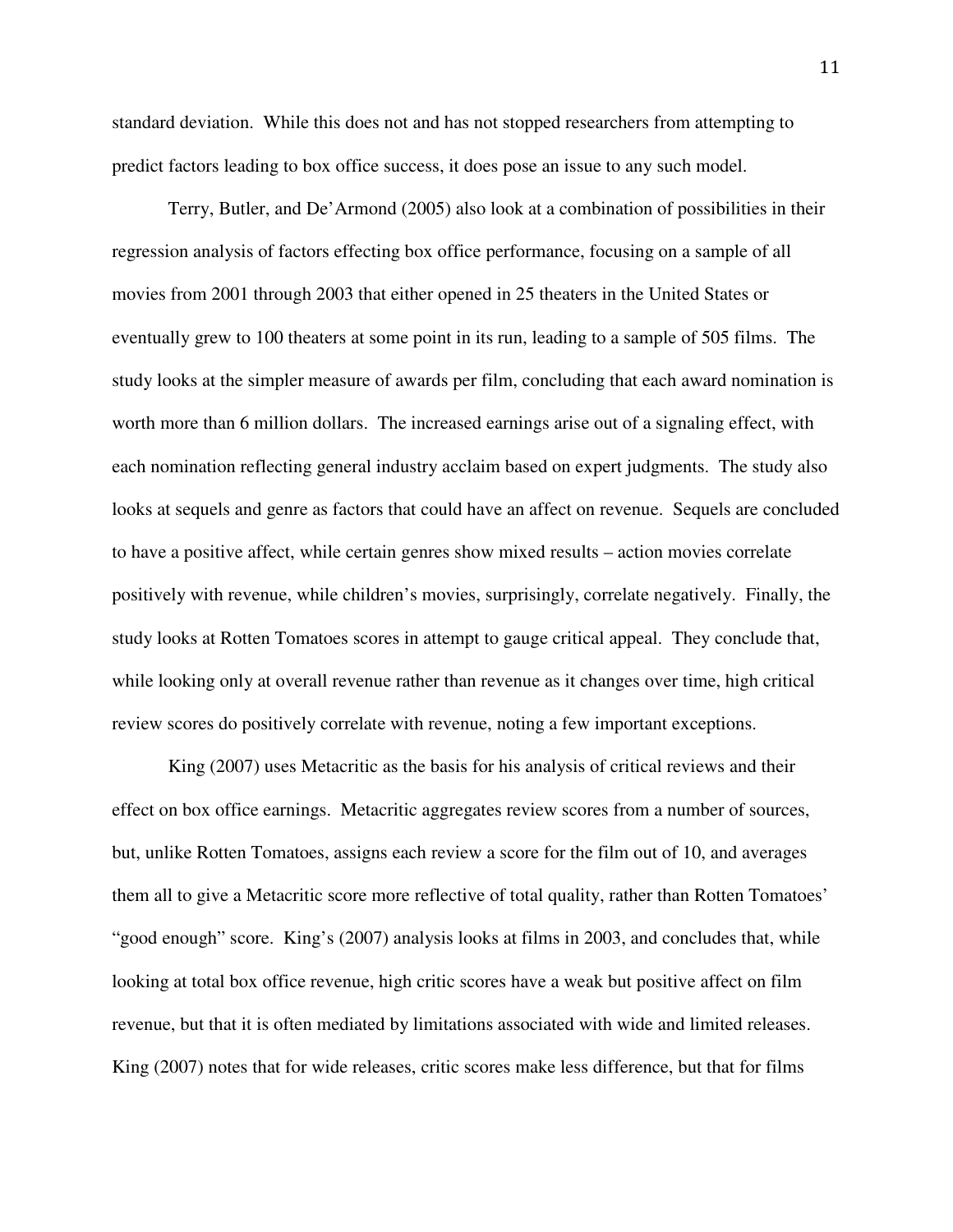with limited releases but high critic scores, the praise is still unlikely to propel the film to a wide release.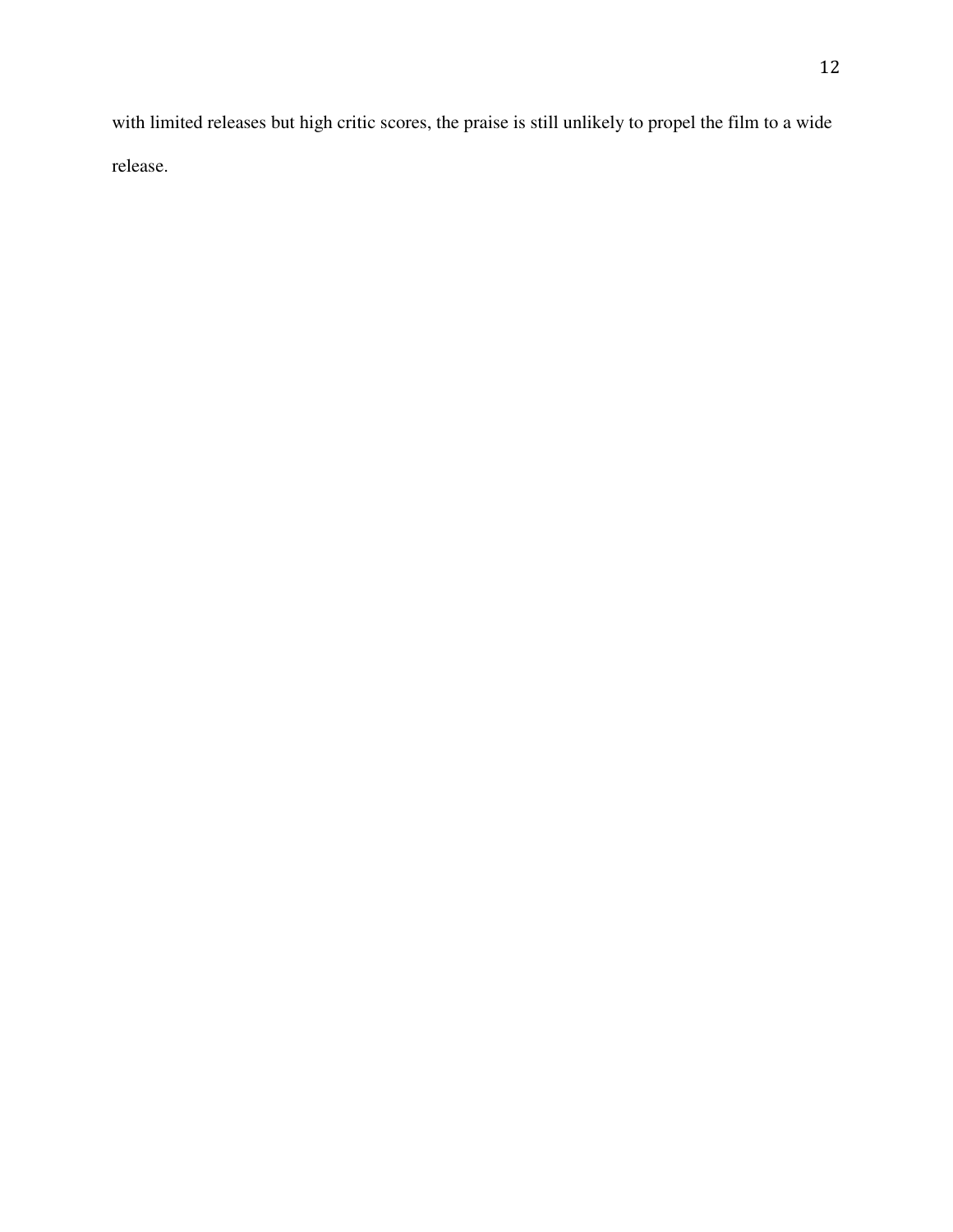#### 3. **Methods**

Previous studies have also used data from film aggregators in their approach to analyzing how multiple variables effect the box office performance of a film, but these studies were conducted towards the beginning of the twenty-first century (King 2007; Terry, Butler, and De'Armond 2005). In order to more closely analyze the effects of film aggregators in the industry's current state, this study will look at films released in 2010. There are a number of online sources that collect the top films from each year and rank them by their box office performance. Some difficulty occurs when choosing how many movies to include in a study like this. Many movies are released each year – some reach millions of viewers and others likely do not reach one-hundred.

Holbrook (2005) uses the website www.worldwideboxoffice.com (accessed September 19, 2011-November 28, 2011) to collect all films released in the year 2000. Doing the same for the year 2010 results in the collection of 428 films. The highest grossing of these is *Toy Story 3*, which grossed \$1,063,171,911 worldwide. The lowest grossing is *Detention*, which failed to break \$500 worldwide. Obviously such a range of financial success would be inappropriate for a study analyzing how critical reviews affect box office performance. Even further, films such as *Detention*, likely released to only one theater for a small audience, would have a low probability of being reviewed by any critic. It is therefore necessary to make some revenue cutoff at which any film below will be unhelpful to this study. Further, many websites, such as www.worldwideboxoffice.com, look closely at the total revenue of a film, both domestic and international. The online film aggregators used in this study, however, maintain most of their prominence in the United States, and are unlikely to have a significant influencing effect on international revenue. It is therefore more useful to study domestic revenue instead of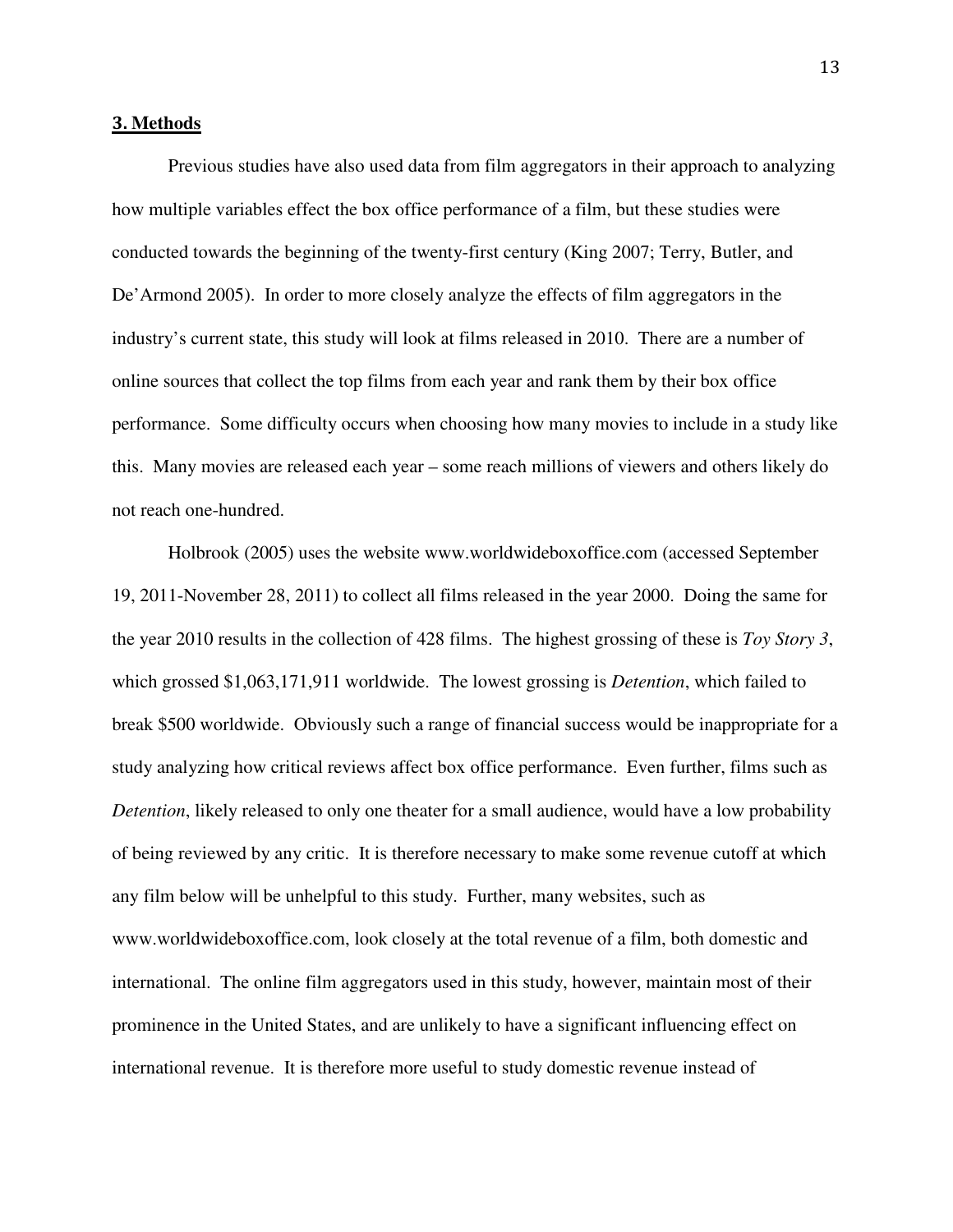worldwide revenue. This should not be mistaken, however, with international films, on whose domestic performance the film aggregators may have an influencing effect. We therefore reject methods used previously by academics that look at "all" films released in a given year, or that look at worldwide revenue.

Instead, the website Box Office Mojo (www.boxofficemojo.com, accessed September 19, 2011-November 28, 2011) was used to compile a list of the top 150 grossing films of 2010, ranked by their domestic revenue. Of these, the highest grossing was still *Toy Story 3*, with domestic revenue of \$415,004,880, and the lowest grossing was *Mao's Last Dancer*, with domestic revenue of \$4,817,770. All the information for domestic, international, and weekly revenue was available from Box Office Mojo, as well as the studio responsible for the film, the open and close dates, and the production budget.

One of the websites this study will analyze, Metacritic (www.metacritic.com, accessed September 19, 2011-November 28, 2011), aggregates the reviews from approximately 40 national sources. The score assigned from each source, independent of its rating system, is then converted to a 100 point scale. For example  $1\frac{1}{2}$  thumbs up out of 2 would equal 75 out of 100 on the Metacritic scale. Metacritic also contains some subjective bias, weighting what it deems thorough or professional reviews ahead of brief, less articulate reviews. Then, based on the film's overall Metacritic score, that is, the average of all the individual scores, the film is termed to have "universal acclaim" (81-100), "generally favorable reviews" (60-80), "mixed or average reviews" (40-59), "generally unfavorable reviews" (20-39), or "overwhelming dislike" (0-19). The overall score is presented clearly at the top of the webpage for each movie, and Metacritic associates a color, red, yellow, or green, for bad, moderate, or good respectively, with the film for visual stimulation. Metacritic also provides every review counted, with their score and a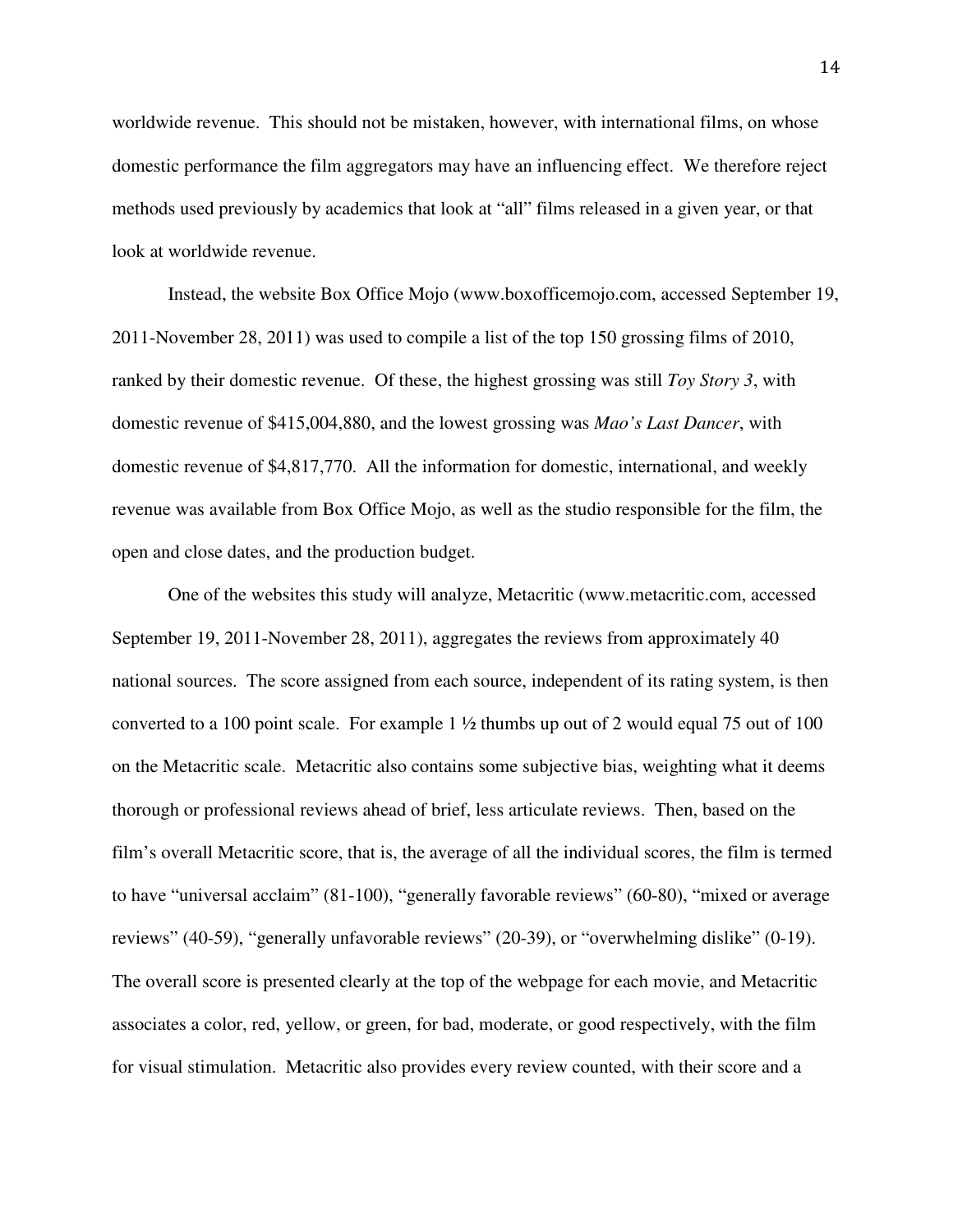brief synopsis of the review, if the consumers wish to look further into the film. Finally, Metacritic allows consumers who have seen the movie to report their score, and subsequently compiles a "user score." While this may be an influencing factor on some consumers, it does not represent critical reviews or their influence on consumer's willingness to see a film. It also represents a biased selection of consumers, since only those consumers with strong preferences for or against the film are likely to submit their scores. For these reasons user score will be ignored for this study.

The second source used for in this study, Rotten Tomatoes (www.rottentomatoes.com, accessed September 19, 2011-November 28, 2011), uses similar methods to aggregate reviews, but provides a more holistic approach to presenting its results. Rather than collecting reviews from a limited number of respected sources, Rotten Tomatoes widens its reach and can often include reviews from over 200 sources. It then subcategorizes its most respected critics as "top critics." Rotten Tomatoes, like Metacritic, collects and presents the scaled ratings from each review, but that is not the main score presented. Instead, Rotten Tomatoes presents the percentage of reviews that were positive. An aggregate percentage of over 60 is deemed "fresh" and awarded the logo of a fresh tomato. An aggregate percentage of less than 60 is deemed "rotten" and awarded the logo of a squished green tomato. A film that has a percentage over 75 *and* over 40 counted reviews is deemed "certified fresh" and awarded the logo of the Rotten Tomatoes seal. The site also provides each review for consumers who wish to look further, and briefly summarizes the general consensus on the film if enough information has been collected. Finally, like Metacritic, Rotten Tomatoes allows users to rate the film, but this will be mostly ignored for the purposes of this paper.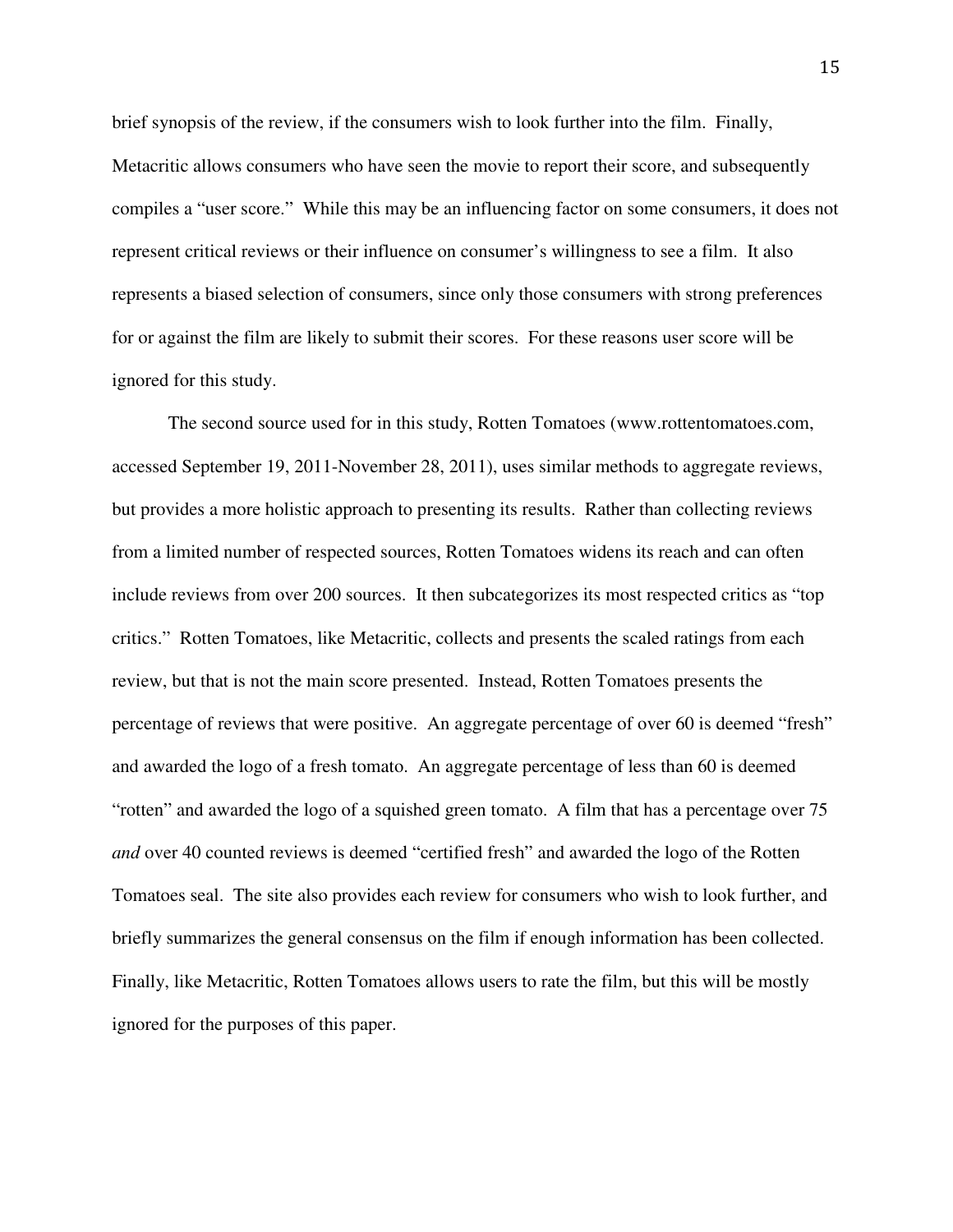In order to both further explain the factors relating to a film's success, as well as to more closely understand the relation of film aggregators on financial performance, multiple other variable were included. These were compiled from a number of sources, and are as follows:

- 1. The *Production budget* of the film. This plays an important role in a regression analysis of film revenue, as a high production budget could outweigh the abundance of negative reviews for a film. Also, it would make intuitive sense for the production budget to correlate with the opening gross of a film, since a high production budget may signal higher quality or at least the expectation of consumer appeal (Prag and Casavant 1994). Production budgets, however, are often confidential and not released to the public. Nevertheless, multiple sources give reasonable estimates for most movies. Box Office Mojo lists production budgets for most movies. For movies without their production budget listed on Box Office Mojo, other reputable sources, such as International Movie Database (www.imdb.com, accessed September 19, 2011-November 28, 2011) were used.
- 2. *Number of total screens* on which a film was shown. In many cases a film will be released initially at fewer theaters to generate press, and will widen its release over time. Figures accounting for screens upon a film's initial release will often under-represent the width of a film's ultimate release.
- 3. Whether a film is a *sequel*. This binary variable denotes sequels and prequels to previous films. The variable does not, however, count remakes or spin-offs as sequels. For example, neither the 2010 remake, *The Karate Kid*, with Jackie Chan, nor *Get Him to the Greek*, the spin-off film from 2008's *Forgetting Sarah Marshal*, were counted as sequels.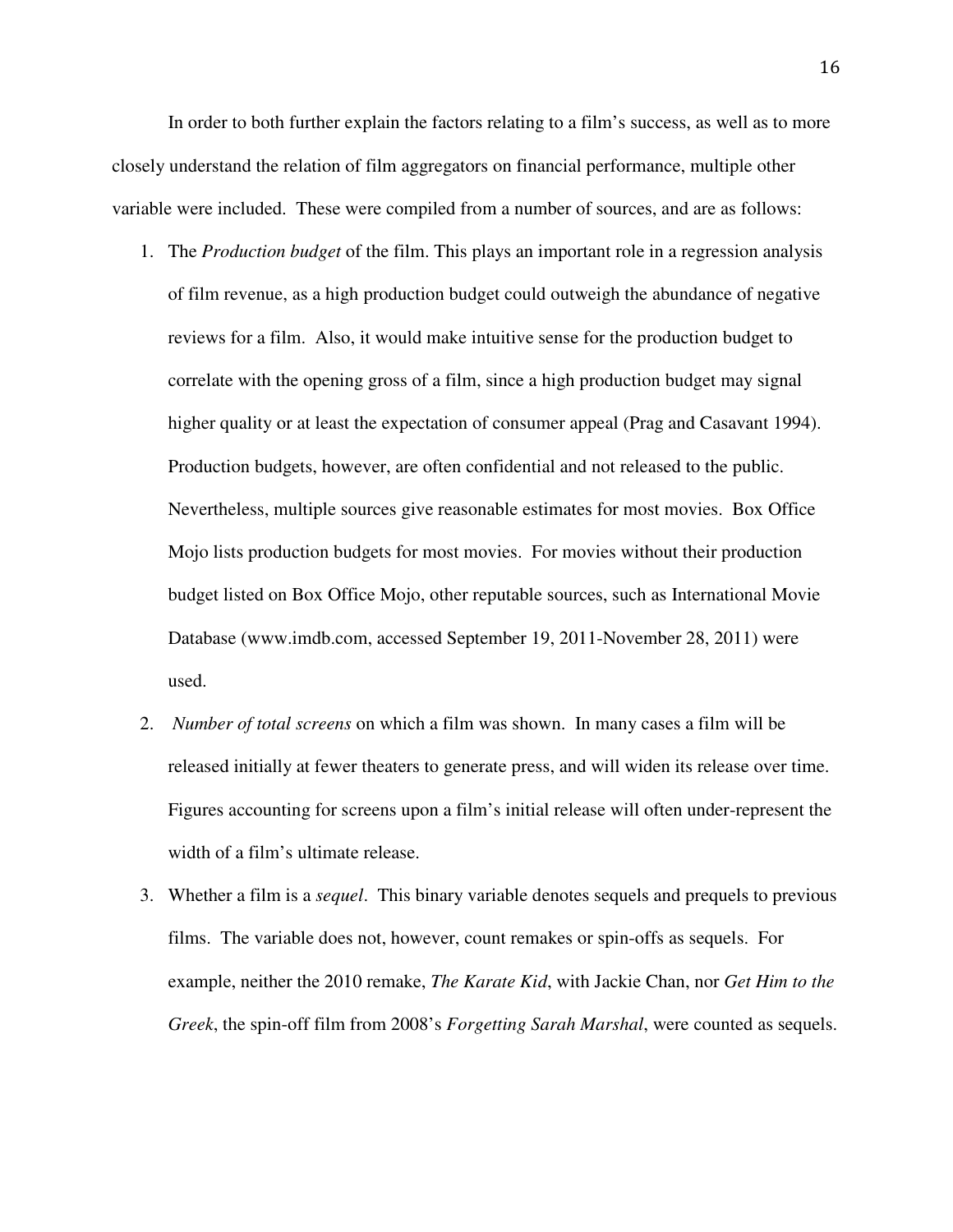- 4. *Genre indicators* denote the genre of a specific film. Genre is broken down into family, drama, and action/comedy. The genre of a film was determined from the International Movie Database. For films that covered multiple genres, the first listed genre was used. For example, the comedy/drama *Due Date* is listed as a comedy.
- 5. The film *rating*, as chosen by the Motion Picture Association of America. The rating for a film is either G (general audiences), PG (parental guidance suggested), PG-13 (parents strongly cautioned), or R (restricted).

Most previous studies on the subject of predicting financial success of films have used total revenue, in some form, as their dependent variable (Basuroy, Chatterjee, and Ravid 2003; De Vany and Walls 1999; De Vany and Walls 2002; King 2007; Ravid 1999; Simonoff and Sparrow 2000; Terry, Butler, and De'Armond 2005). Theoretically, however, review aggregators should have a delayed influencing effect on the success of a film. Many movies open to a strong box office, independent of their quality. For example, the 2010 film *The Last Airbender* opened domestically to over \$40 million, but received aggregated scores of 6 and 20 from Rotten Tomatoes and Metacritic respectively. This idea of a delayed influencer effect contrasts Eliashberg and Shugan (1997), who claim that any influencer effect should be seen immediately upon release of the film. Of more interest to this specific study, however, is whether the review aggregators have an effect on a film's continued performance, or performance in the stage in a film's run where one may speculate that quality, rather than spectacle or other factors, has a large effect on consumer preference.

In order to analyze the delayed effect of film review aggregators on financial performance, the domestic revenue for the first 2 weeks of release is used as an independent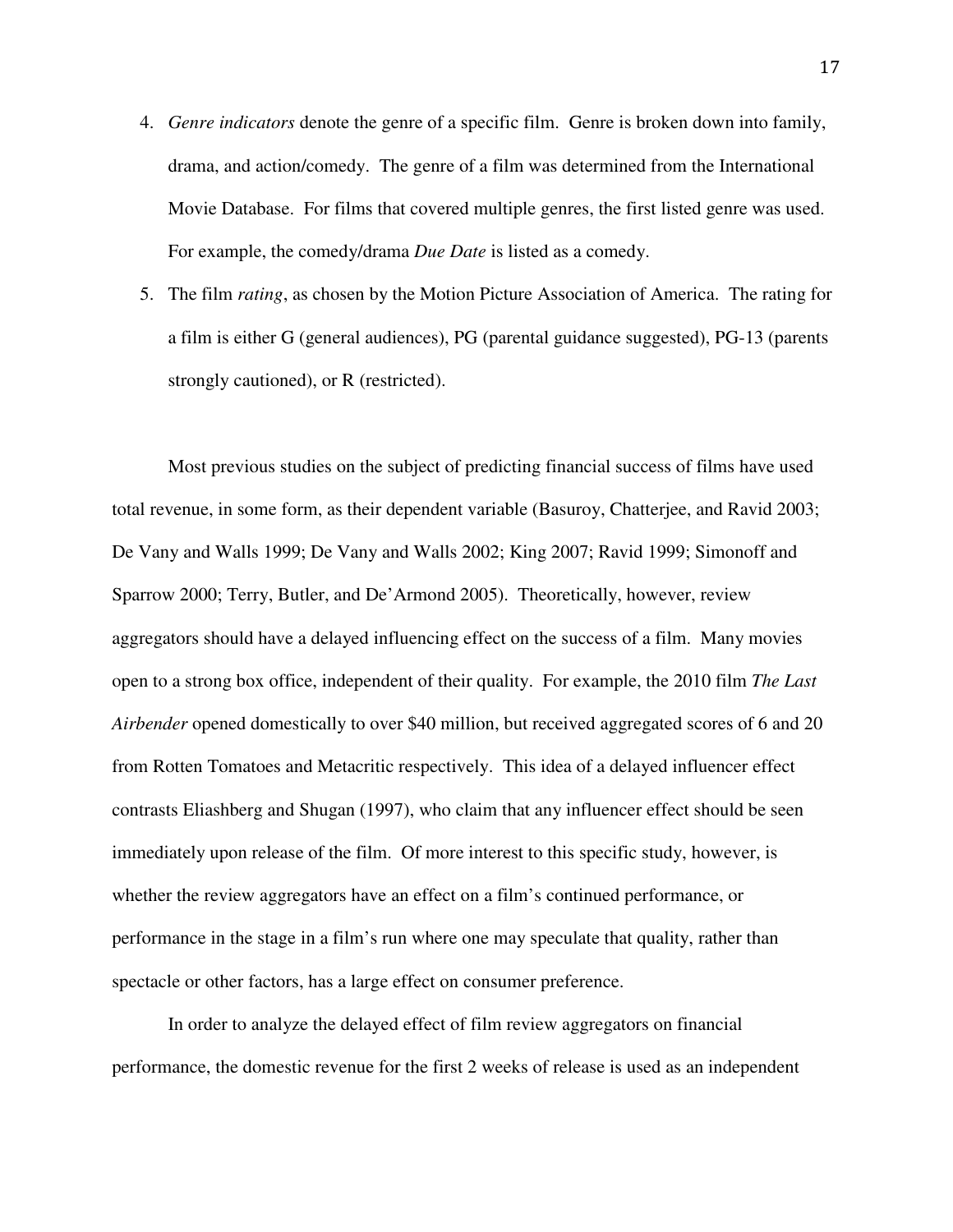variable. The dependent variable, therefore, is the domestic revenue post-week-3. In this case we assume that the aggregated review scores do not have a significant effect on the first two weeks of revenue, and that consumers who wish to see a movie of poor quality will do so because of previous expectations, knowledge, or excitement about the movie, and are therefore likely to see it within the first two weeks. Instead, we will look at the influencing effect of review aggregators on the continued performance of a film, during a period when consumers are likely more driven by the quality of a film.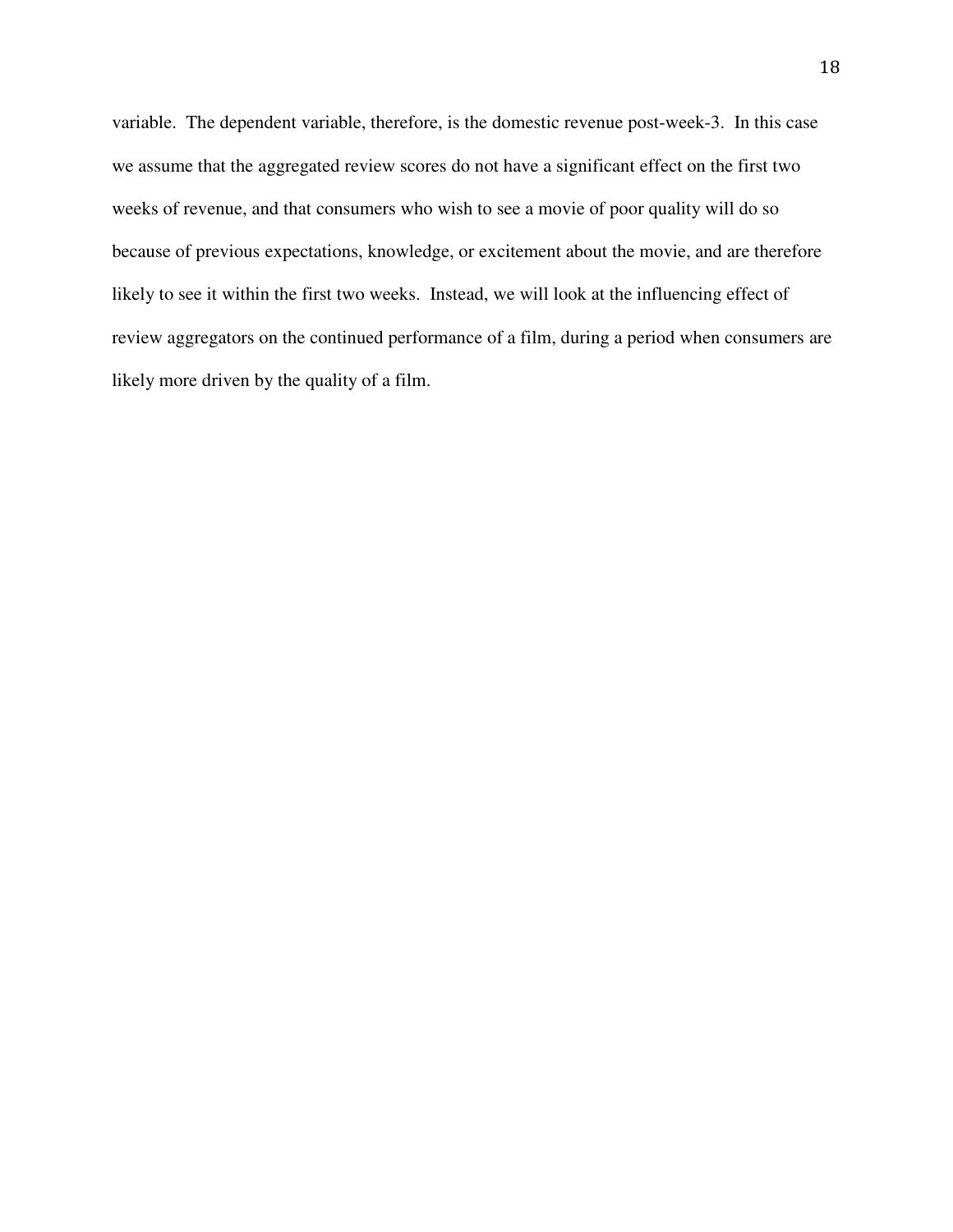#### **4. Analysis**

 In our analysis of film review aggregators and their effect on sustained box office performance we will individually analyze the effect of both Metacritic and Rotten Tomatoes scores. Subsequently, other factors will be added to the regression analysis to determine whether they too have an effect on revenue. Since Metacritic and Rotten Tomatoes scores both explain the same outcome, we cannot analyze both simultaneously, and thus must use two separate models when analyzing the data.

 As seen from Table 1, The Rotten Tomatoes scores have a mean of 51, but have a rather high standard deviation of close to 27. This means that there are a considerable amount of films that score either extremely low or extremely high on the Rotten Tomatoes scale.

Metacritic scores appear more condensed. Their mean of 53 reflects similar conditions as the Rotten Tomatoes scores – that most films are of average quality. The Metacritic standard deviation of just above 17, however, is considerably lower than for Rotten Tomatoes. This reflects the nature of the two ratings. Rotten Tomatoes reflects a binary response of good or bad

|                    | Mean  | Std. Dev. | Min | Max | Median |
|--------------------|-------|-----------|-----|-----|--------|
| Rotten<br>Tomatoes | 51.22 | 26.94     | 4   | 99  | 51     |
| Metacritic         | 53.03 | 17.37     | 18  | 95  | 53     |

*Table 1.* Summary statistics for Rotten Tomatoes and Metacritic scores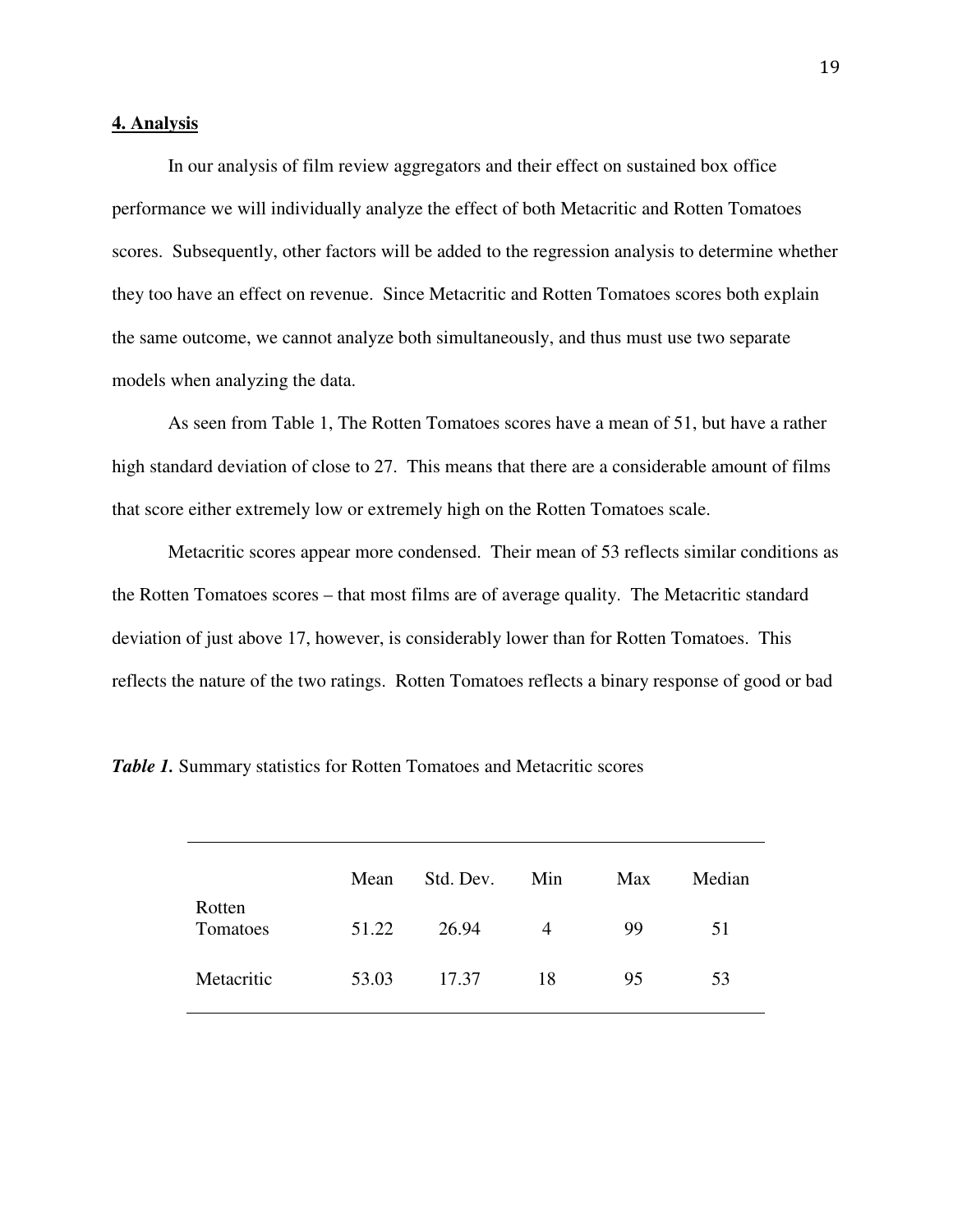

*Figure 1.* Distribution of Rotten Tomatoes and Metacritic ratings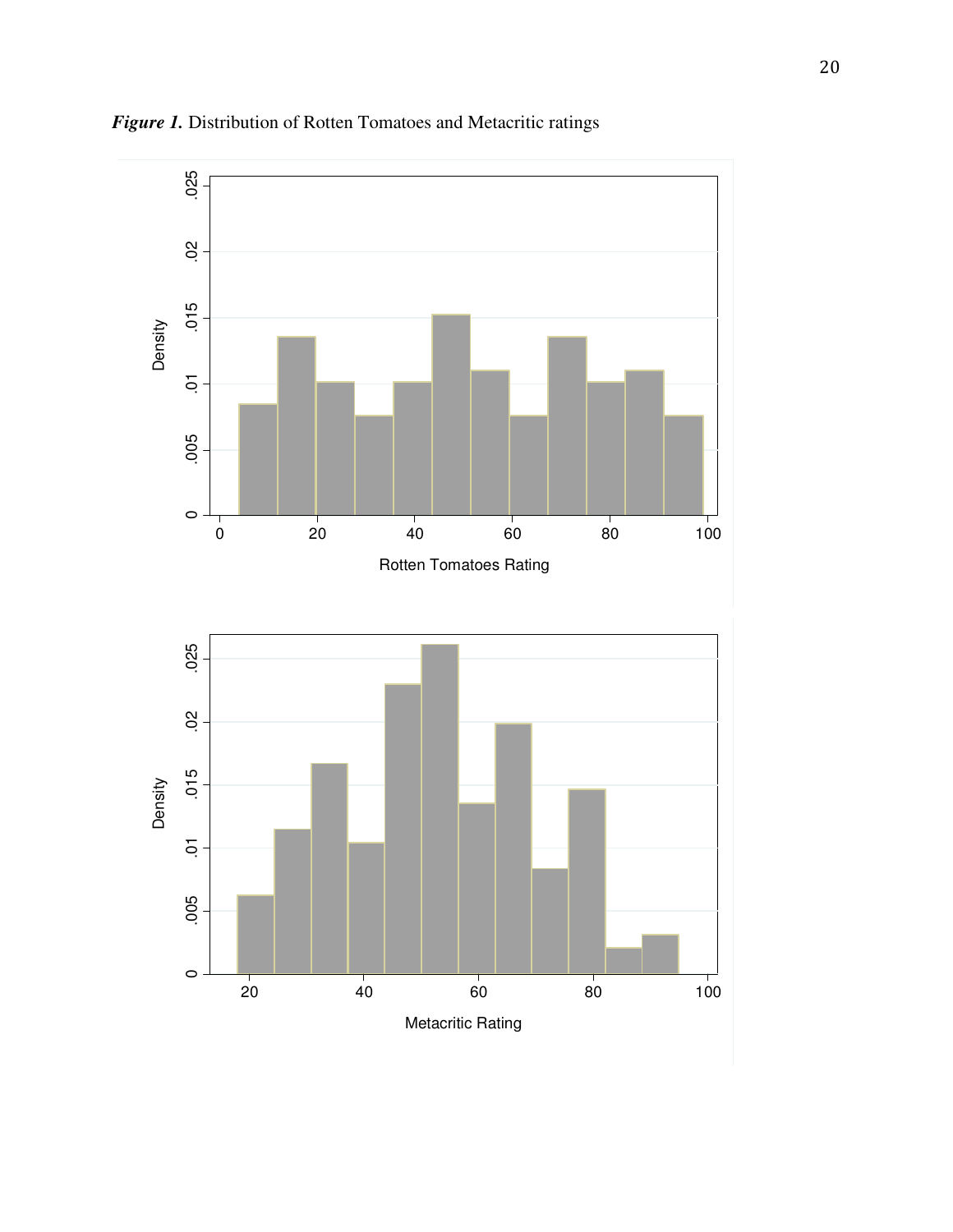



while Metacritic reflects each reviewers score on a gradient scale. For example we can look at the 2010 film *The Bounty Hunter* which received a Rotten Tomatoes score of 7 but a Metacritic score of 22. This means, in theory, that 93 percent of critics thought the film was bad, but that the average grade for those critics was somewhere near 20/100. Thus one can see how Metacritic scores, by their nature, will have less variance than those of Rotten Tomatoes.

 A comparison of the Rotten Tomatoes and Metacritic scores for each movie proves useful in understanding how the two variables relate to each other. Figure 2 plots both the Metacritic ratings and the Rotten Tomatoes ratings for each of the 150 films. Even a brief glance at the data clearly shows a high correlation. Also apparent, as discussed previously, is that the Metacritic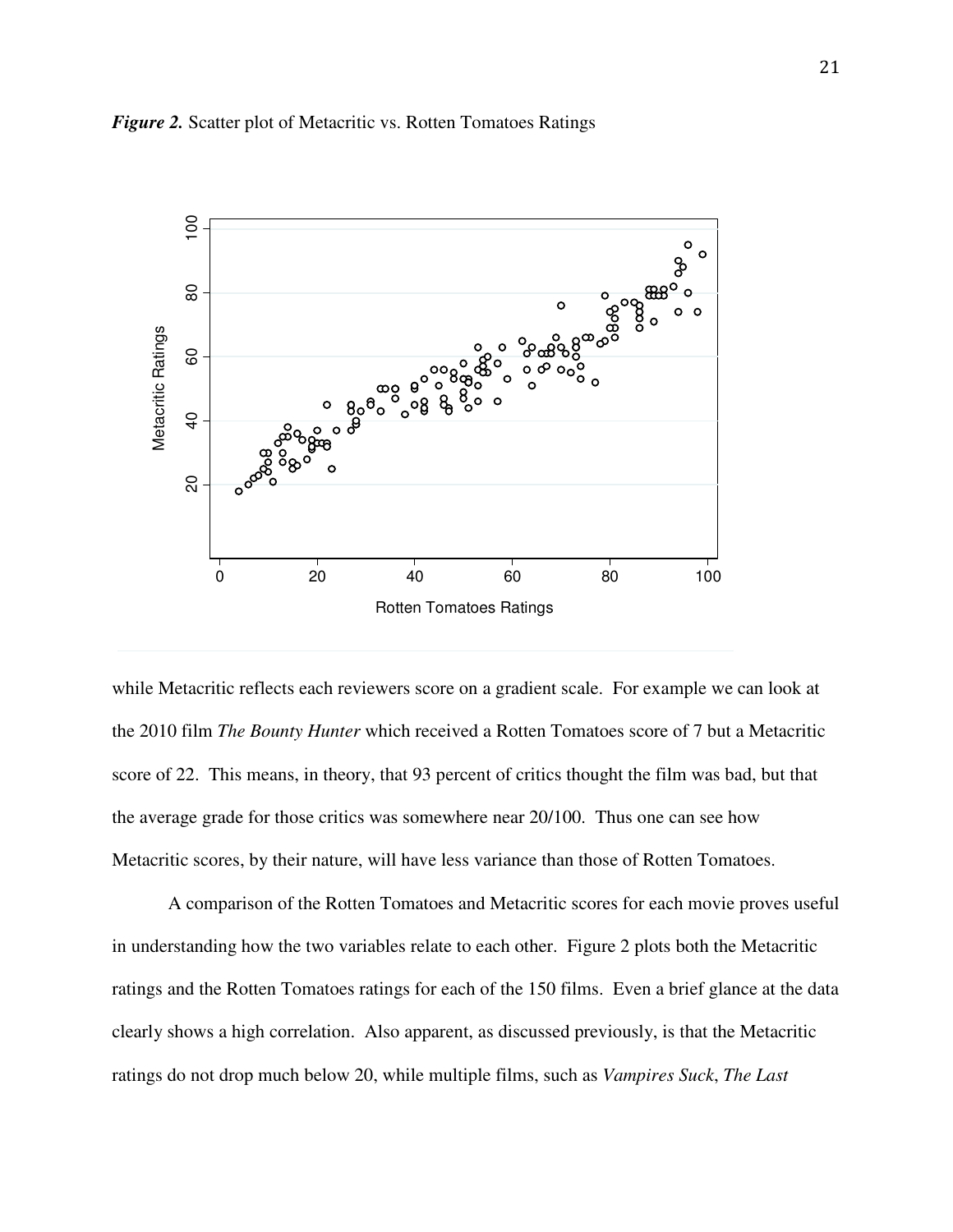





 The distribution of revenue, unlike that of critic scores, does not follow a centralized normal distribution. Figure 3 shows that the distribution of revenues in the first two weeks has a long right tail implying a positive skew. The density graph shows that only a select few films grossed over 100 million dollars in their first two weeks, but some films had two-week revenues of over 200 million. Revenues gained after the first two weeks of release, as displayed in Figure 4, show the same skew to an either further extent. No films were able to garner domestic revenue of more than 160 million after the first two weeks of release, and the majority of films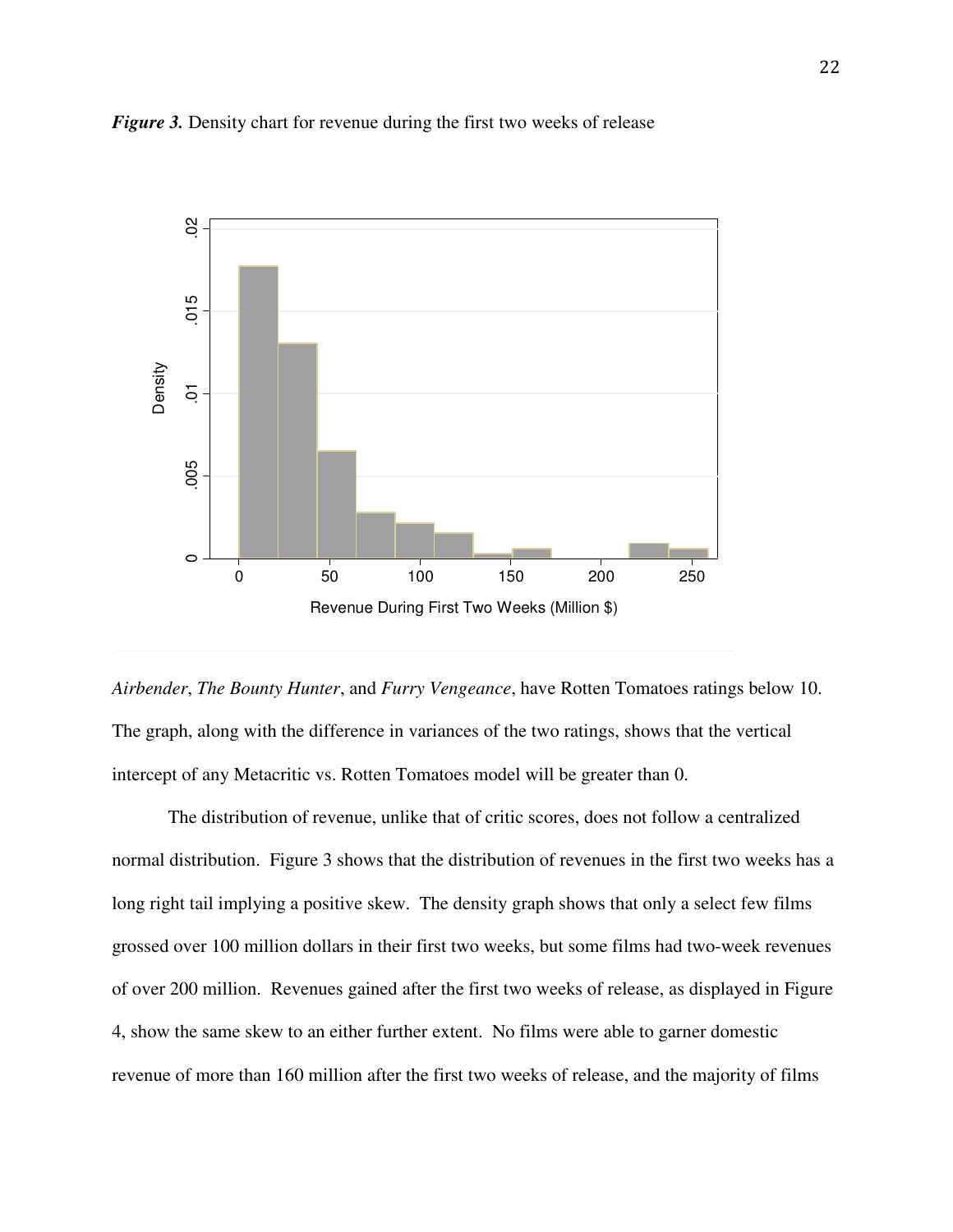



earned less than 50 million in their extended run.

 Due to the positive skew of both revenue during the first two weeks and revenue after the first two weeks, we can use a logarithmic transformation to more accurately analyze the data in the regression. The result is effectively to normalize the data, but it will have an impact in the final analysis, causing the regression results to be reflected as percentages rather than as increments.

 The direct relation between both the review aggregators and revenue after the second week of release can be seen in Figure 5 and Figure 6 for Rotten Tomatoes and Metacritic respectfully. The graphs both show an upward curve, implying that, at least on the surface, a higher Rotten Tomatoes or Metacritic score results in increased revenue post-week-2.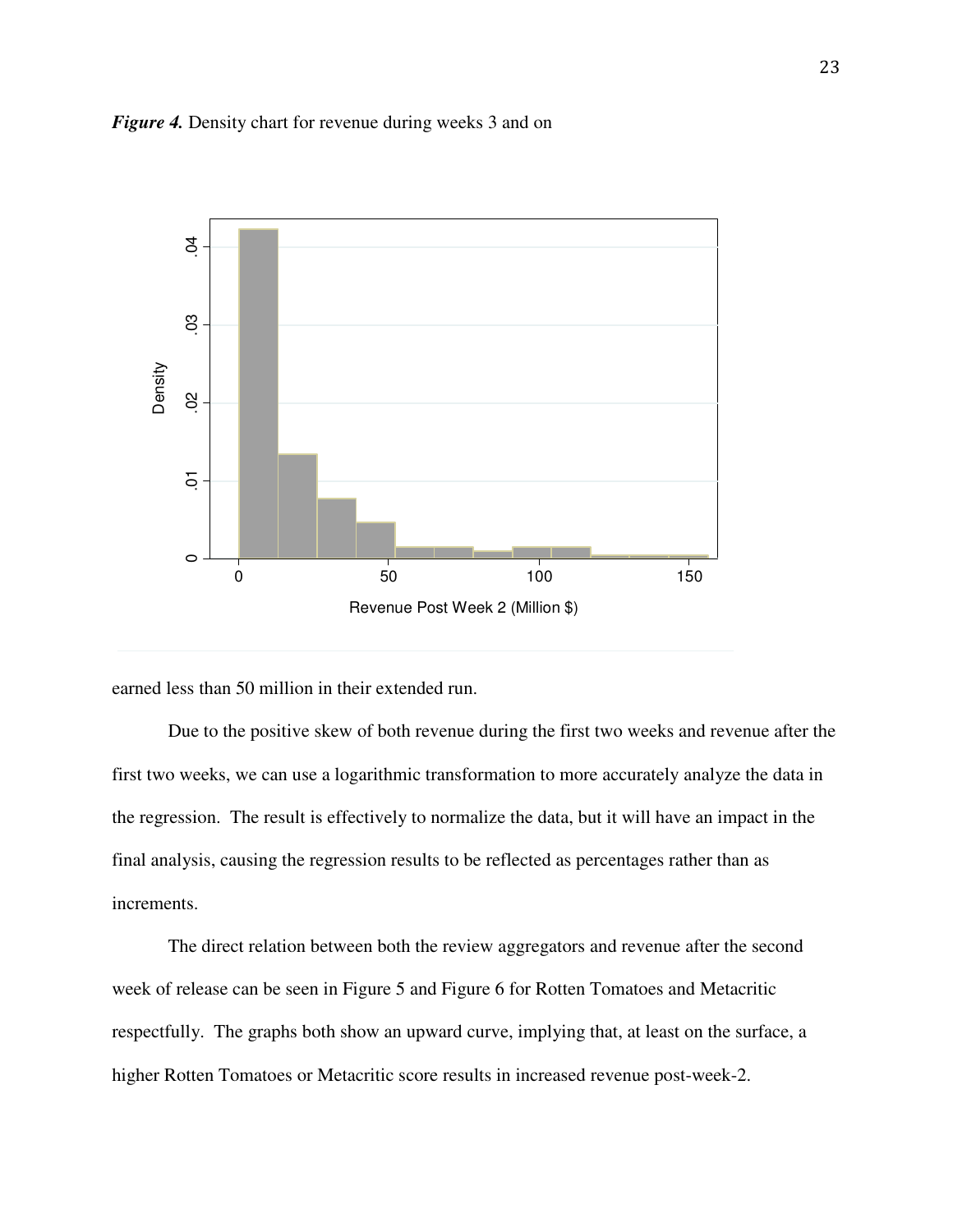

*Figure 5.* Scatter plot of sustained revenue vs. Rotten Tomatoes rating

The main regression uses the log of revenue in the first two weeks and either Rotten Tomatoes or Metacritic scores as regressors, and uses revenue post week 2 of release as the dependent variable. Due to problems associated with limited releases, some films from the top 150 films of 2010 were unable to be included in the regression. Many films begin their theatrical run by only showing on a select few screens, often at premiere cinemas in either Los Angeles or New York. After a few weeks at such theaters, they then expand slowly to a wider national audience. The trouble occurs when discussing how to calculate the first two weeks of revenue. Using the actual revenue from the first two weeks would understate the initial appeal, but beginning the measurement upon wide release would ignore multiple weeks of strong performance, even if on a limited basis. With no suitable way to handle the delayed effect for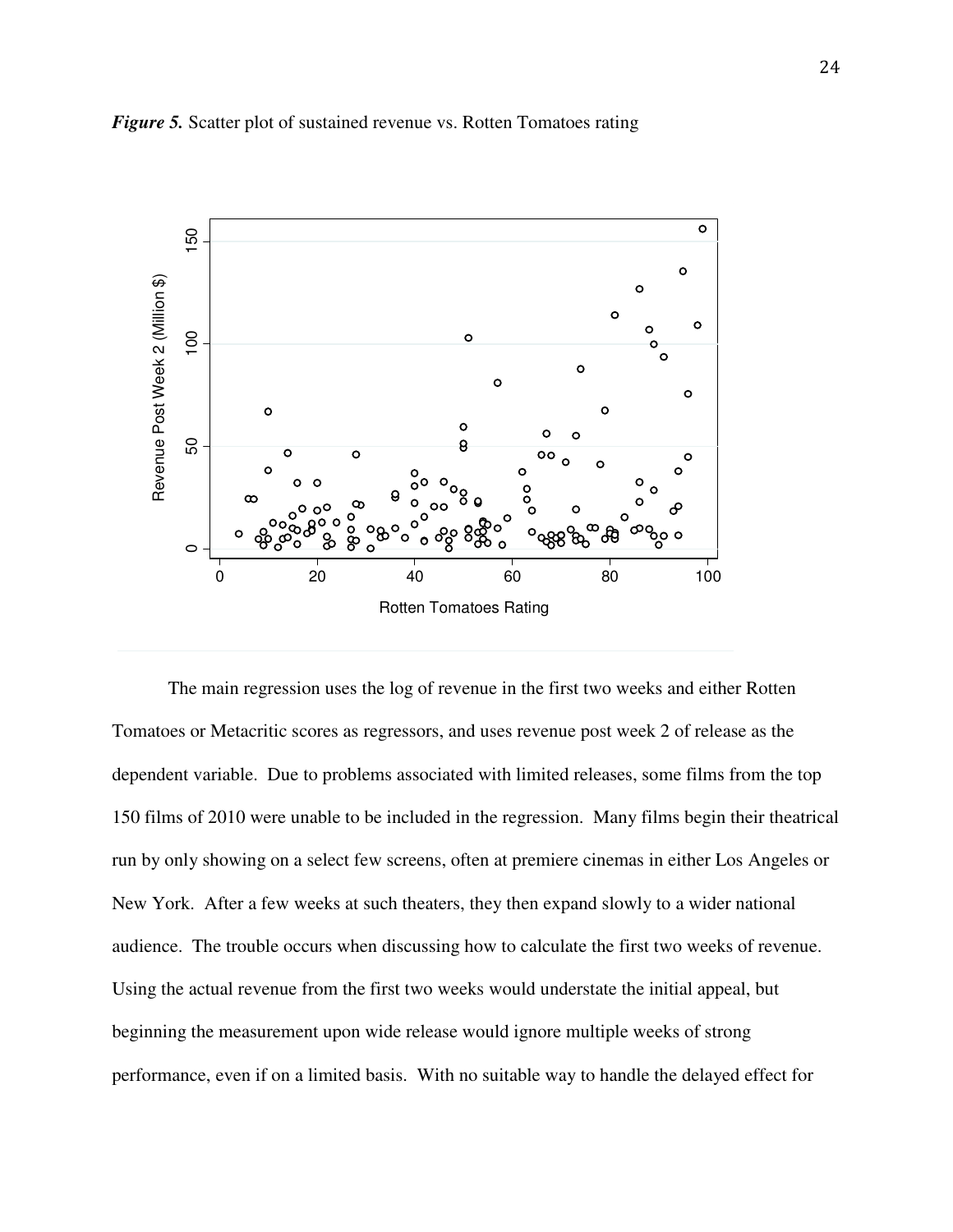

#### *Figure 6.* Scatter plot of sustained revenue vs. Metacritic rating

these such films simultaneously with that of normal, wide, releases, the select films were removed for regressions involving time-sensitive revenue data. The resulting 127 films were used for the regression analysis.

The results for the base Rotten Tomatoes regression are displayed in regression 1 of Table 2. Not surprisingly, the revenue in the first two weeks correlates highly with the revenue post-week-2 – a good open indicated higher revenue in a film's extended run. More precisely, the data indicates that, holding everything else constant, a 1 percent increase in revenue during the first two weeks results in a 1.2 percent increase in revenue in subsequent weeks. The coefficient for Rotten Tomatoes scores is also both positive and statistically significant. The coefficient implies that, holding everything else constant, a one unit increase in the Rotten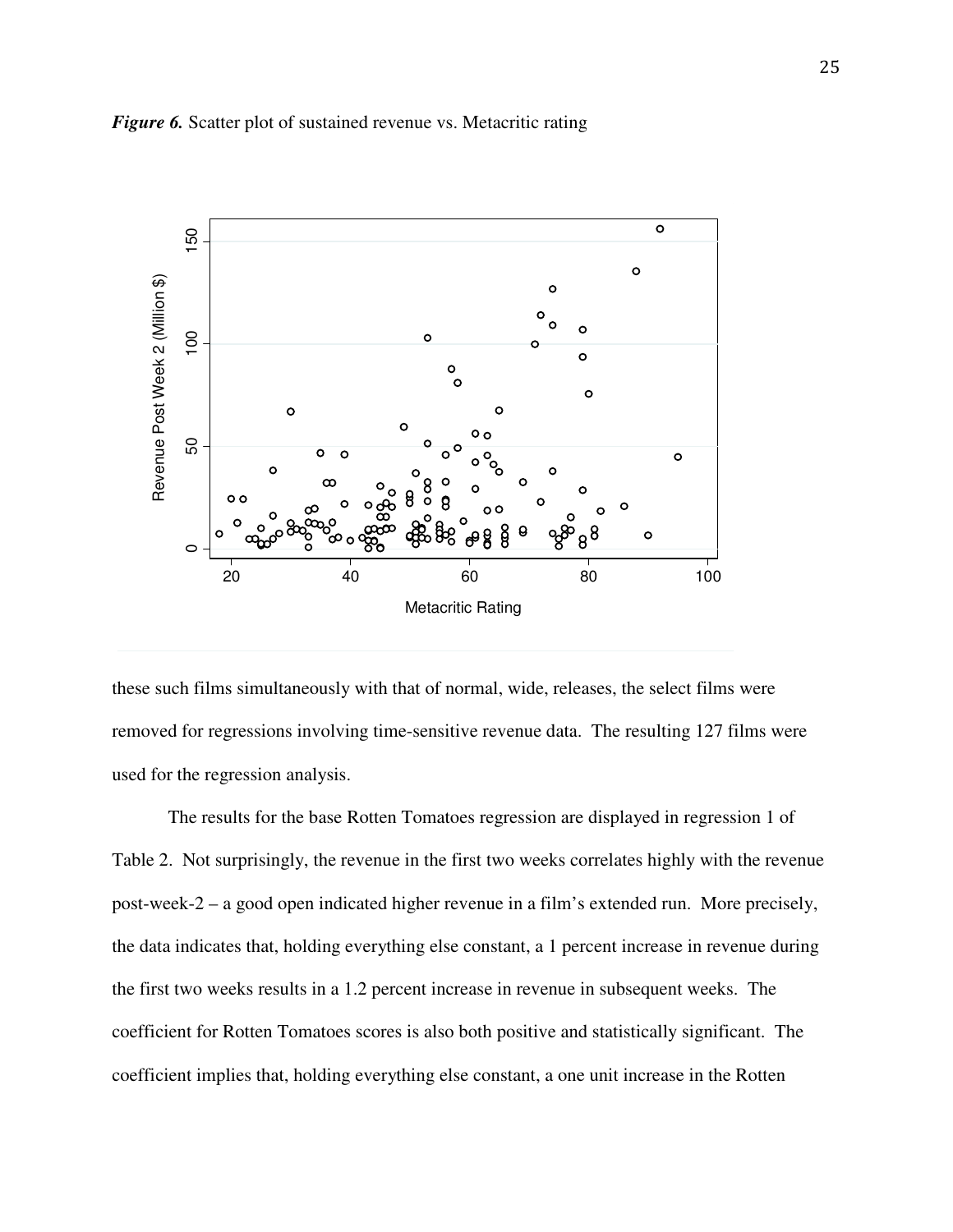# *Table 2.* Base and expanded regressions using Rotten Tomatoes scores

| Regressor                                          | (1)        | (2)        | (3)         |
|----------------------------------------------------|------------|------------|-------------|
|                                                    | $.0064***$ | $.0070***$ | $.0057***$  |
| Rotten Tomatoes Rating $(X_1)$                     | (0.0023)   | (0.0023)   | (.0021)     |
|                                                    | $1.157***$ | $1.090***$ | $1.279***$  |
| Log of Revenue in First 2 Weeks of Release $(X_2)$ | (0.107)    | (0.130)    | (.172)      |
|                                                    |            | 0.103      | $.130*$     |
| Log of the Production Budget $(X_3)$               |            | (0.070)    | (.077)      |
| Binary Variable for an MPAA Rating of G or PG      |            | .425 ***   | .438***     |
| $(X_4)$                                            |            | (0.107)    | (.161)      |
|                                                    |            |            | .000        |
| Number of Theaters $(X_5)$                         |            |            | (.000)      |
|                                                    |            |            | $-0.081$    |
| Binary Variable for a Sequel $(X_6)$               |            |            | (.180)      |
|                                                    |            |            | .190        |
| Binary Variable for the Family Genre $(X_7)$       |            |            | (.177)      |
|                                                    |            |            | .197        |
| Binary Variable for the Drama Genre $(X_8)$        |            |            | (.159)      |
|                                                    | $-4.063**$ | $-4.844**$ | $-7.686***$ |
| Intercept                                          | (1.848)    | (2.039)    | (2.781)     |
|                                                    |            |            |             |
| <b>Summar Statistics</b>                           |            |            |             |
| $R^2$                                              | 0.7352     | 0.7609     | .7722       |

# Dependent Variable: Revenue Post Week 2 of Release

Heteroskedasticity robust standard errors are given in parenthesis under coefficients. The individuals coefficient is statistically significant at the \* 10%, \*\* 5%, or \*\*\* 1% significance level using a two sided test.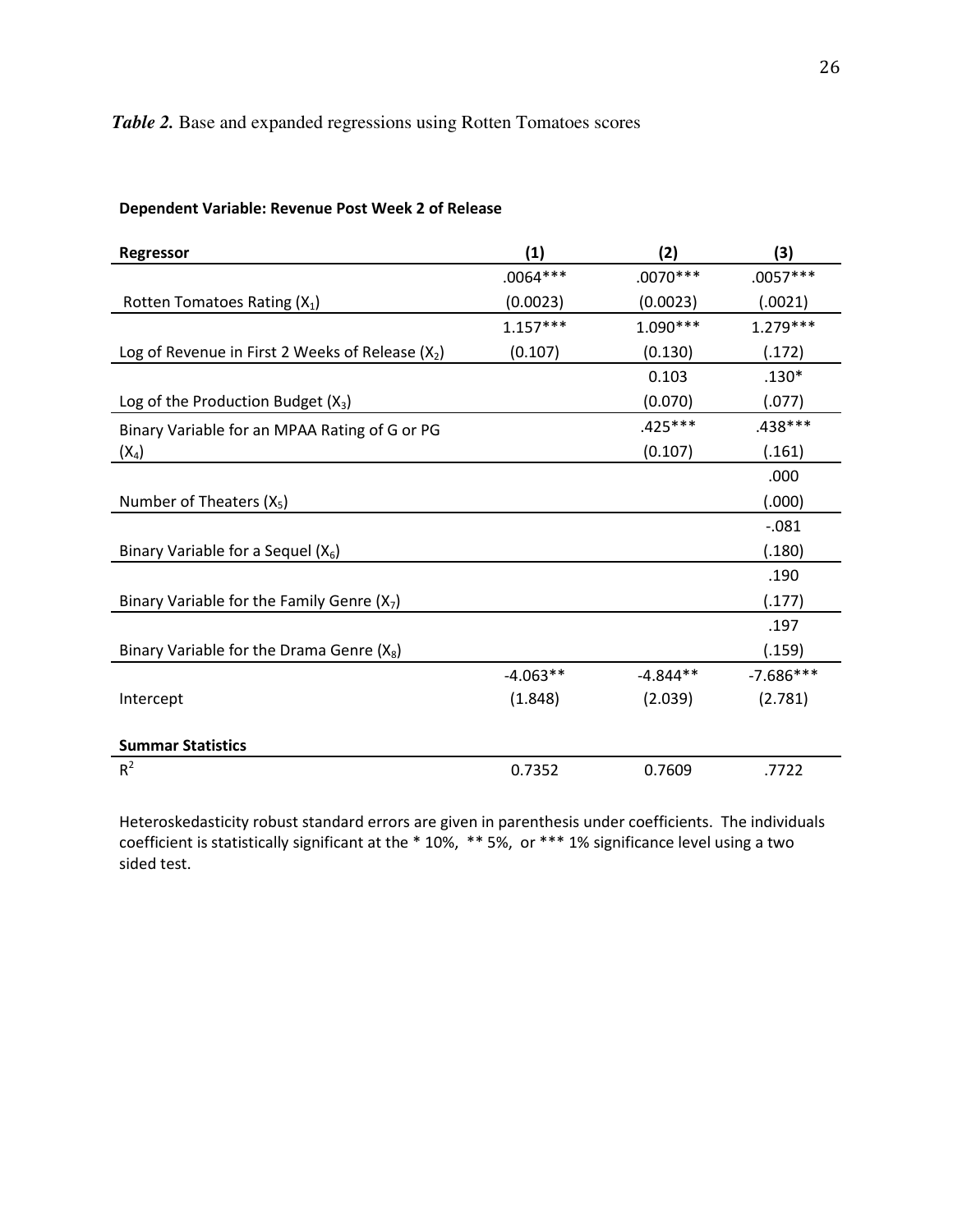Tomatoes score results in a .64 percent increase in revenue for weeks 3 and on. For example, using the mean post-week-2-revenue, a 1 unit increase in Rotten Tomatoes score would result in an increase in revenue of close to \$190,000.

The same regression, with Metacritic scores substituted for Rotten Tomatoes scores, displayed in regression 1 of Table 3, shows similar results. The coefficient for the first two weeks of revenue is statistically significant and a near 1-to-1 relationship with the dependent variable. The Metacritic coefficient, like the Rotten Tomatoes coefficient, is positive and statistically significant. The Metacritic coefficient, however, is higher, and implies that, holding everything else constant, a one unit increase in Metacritic score results in a 1.24 percent increase in revenue. Once again using the mean post-week-2-revenue as an example, a one unit increase in Metacritic score would result in a \$360,000 increase in revenue. Also, since the standard deviation of Metacritic is lower than that of Rotten Tomatoes, a one unit increase has a greater influence on revenue-post-week-2 than it would for Rotten Tomatoes. Both these regressions, although not accounting for other possible factors, show that Rotten Tomatoes and Metacritic scores both have a statistically significant positive influence on sustained box office revenue.

 In order to analyze the effect of other possible factors on sustained revenue, variables for production budget, theaters, sequels, genre, and MPAA rating were all added to the regression. Production budget was transformed into a logarithmic variable using the same approach described earlier for both revenue variables. Production budget, similar to film earnings, has a positive skew. This implies that, although a select few films have a very high production budget, most films have smaller budgets. Thus, using a logged production budget variable allows us to treat the variable as normally distributed, and analyze the result using percentages.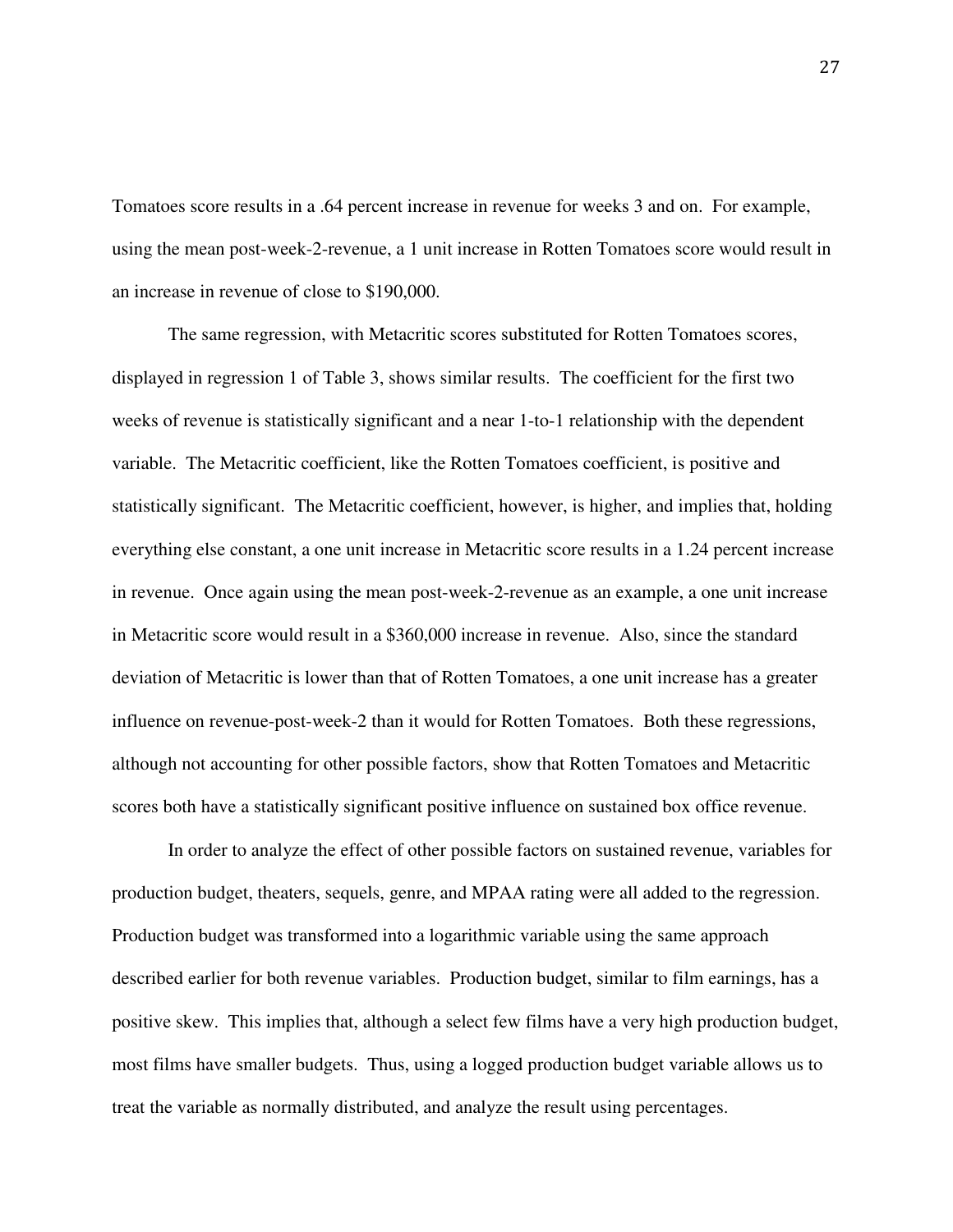# *Table 3.* Base and expanded regressions using Metacritic scores

| Regressor                                          | (1)        | (2)        | (3)         |
|----------------------------------------------------|------------|------------|-------------|
|                                                    | $.0124***$ | $.0132***$ | $.0106***$  |
| Rotten Tomatoes Rating (X <sub>1</sub> )           | (0.0037)   | (0.0038)   | (.0035)     |
|                                                    | $1.151***$ | $1.091***$ | $1.254***$  |
| Log of Revenue in First 2 Weeks of Release $(X_2)$ | (0.065)    | (0.130)    | (.174)      |
|                                                    |            | 0.092      | .116        |
| Log of the Production Budget $(X_3)$               |            | (0.071)    | (.077)      |
| Binary Variable for an MPAA Rating of G or PG      |            | .433 ***   | .438***     |
| $(X_4)$                                            |            | (0.106)    | (.157)      |
|                                                    |            |            | .000        |
| Number of Theaters $(X_5)$                         |            |            | (.000)      |
|                                                    |            |            | $-0.065$    |
| Binary Variable for a Sequel $(X_6)$               |            |            | (.181)      |
|                                                    |            |            | .170        |
| Binary Variable for the Family Genre $(X_7)$       |            |            | (.172)      |
|                                                    |            |            | .153        |
| Binary Variable for the Drama Genre $(X_8)$        |            |            | (.160)      |
|                                                    | $-4.281**$ | $-5.000**$ | $-7.377***$ |
| Intercept                                          | (1.777)    | (1.954)    | (2.781)     |
|                                                    |            |            |             |
| <b>Summar Statistics</b>                           |            |            |             |
| $R^2$                                              | 0.7419     | 0.7675     | .7750       |

#### Dependent Variable: Revenue Post Week 2 of Release

Heteroskedasticity robust standard errors are given in parenthesis under coefficients. The individuals coefficient is statistically significant at the \* 10%, \*\* 5%, or \*\*\* 1% significance level using a two sided test.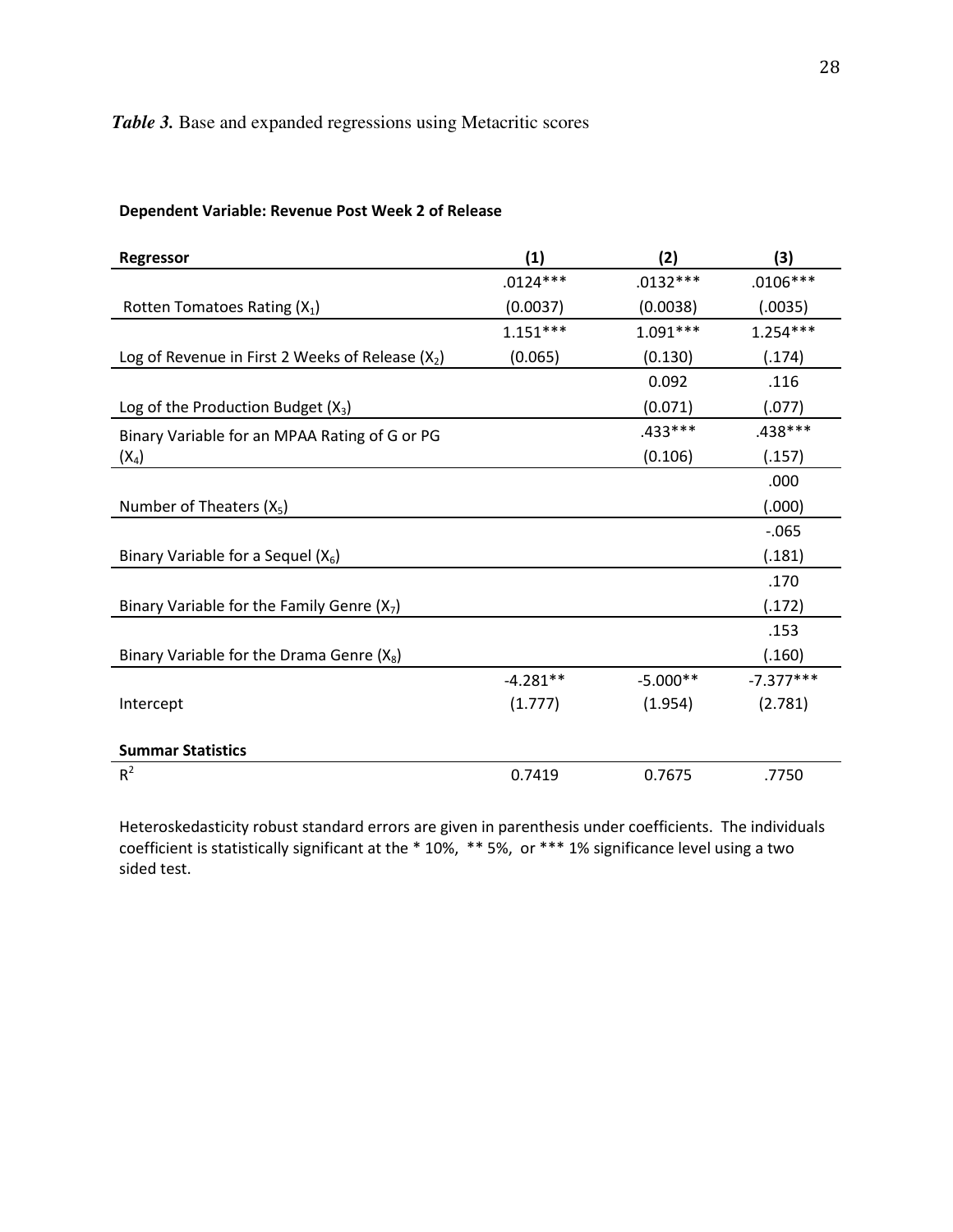Multiple regressions were conducted using a variety of combinations of additional variables, a film aggregator, and revenue for the first two weeks as regressors. Some of the additional variables, independent of the regression, proved statistically insignificant to predicting sustained revenue. The binary variable for a sequel was negetively correlated but had a high enough variance that it proved insignificant. The theaters variable, oddly, had a coefficient of 0. This makes little intuitive sense, since the more theaters in which a film was shown, the more money you would expect a film to earn.

Genre was broken into two binary variables, drama and family. Family films are unique due to their wide audience appeal. Meanwhile, dramas appeal more to adults and, one could imagine, benefit from longer runs as patience and busy lives influence movie-going habits. Not included in these two variables, and therefore explained if both binary variables are left at 0, are action movies and comedies. Due to the similar appeal of both genres, and the frequent occurrence in the data of "action-comedies," the two genres were left as a single group.

The drama variable proved statistically insignificant throughout every regression. Contrastingly, the family indicator proved positive and significant for many regressions – specifically any regression for which MPAA rating indicators were not used. MPAA ratings were described using a G/PG indicator for films appealing to all audiences, and leaving PG-13 and R films (there were no NC-17 films in the data set) explained by a G/PG value of 0. The coefficient for G/PG was both positively correlated and statistically significant in every regression. Further, however, for every regression that included both the G/PG indicator and the family indicator, the family indicator proved to be statistically insignificant. The apparent positive correlation between family movies and sustained performance, therefore, is better explained by a correlation between low MPAA ratings and sustained performance. Holding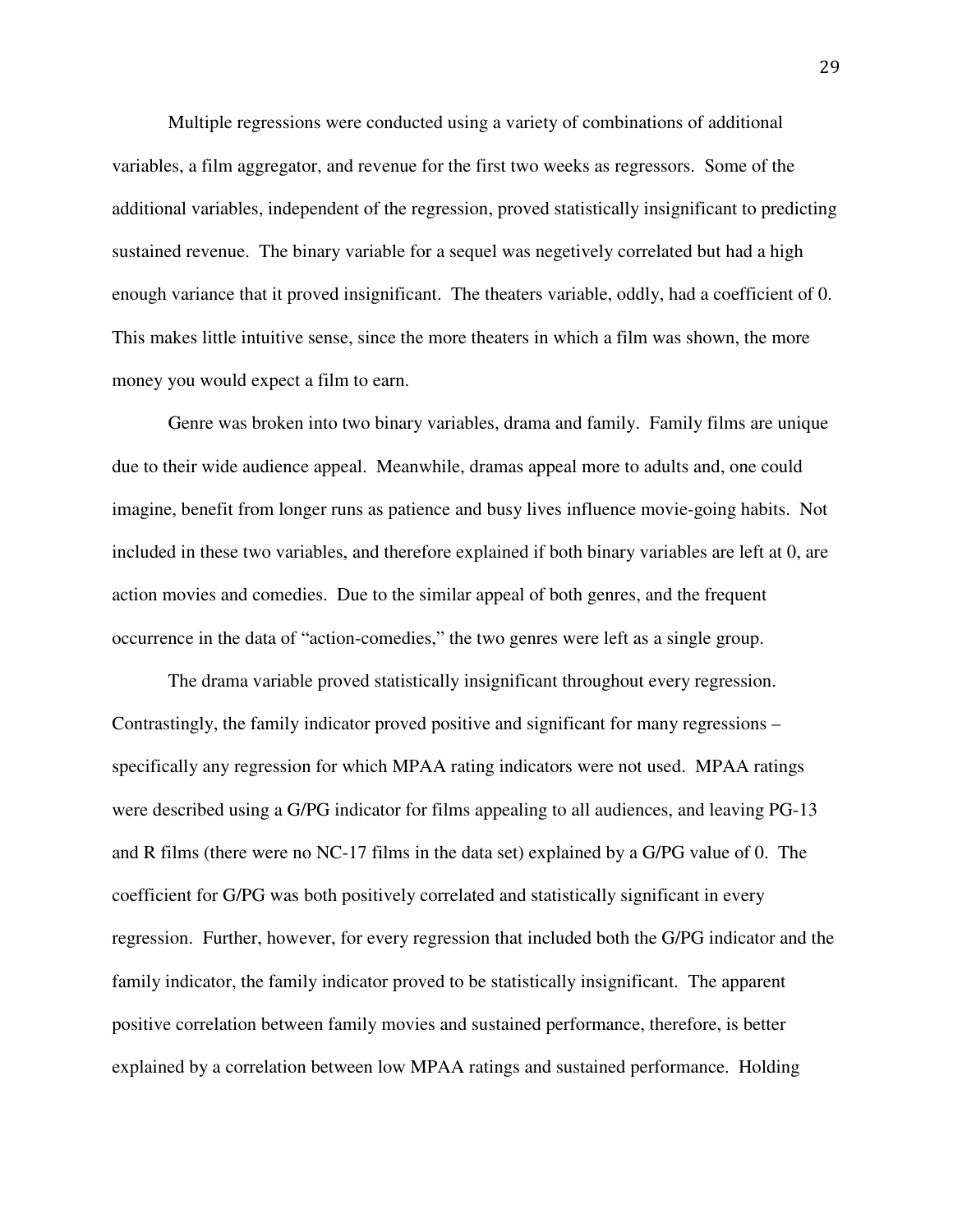MPAA ratings constant, the genre of a movie has little to no effect on its sustained box office performance.

The production budget had varied levels of statistical significance depending on the specific regression and the other variables included. It was, however, low enough that its inclusion in any expansion from the base regression seems necessary. The second, expanded regressions, therefore, as seen in regression 2 of Table 2 and Table 3 for Rotten Tomatoes and Metacritic respectfully, include the aggregator score, the log of revenue in the first two weeks, the production budget, and the G/PG indicator. The coefficients to the aggregators stay rather consistent, increasing by a little less than a tenth of a percent for both Rotten Tomatoes and Metacritic. The coefficients for the revenue through week 2 also stayed consistent, decreasing by a little less than a tenth of a percent for each regression. For both regressions the logged production budget had a p-value of approximately 20 percent, too high to prove significance, but not high enough to rule out completely. The coefficient itself claims that, holding the other variables constant, a 1 percent increase in production budget would result in approximately a 10 percent increase in revenue. Most shocking, however, is the statistically significant coefficient to the G/PG indicator. The coefficient explains that, holding the other variables constant, a G or PG film will make over 40 percent more at the box office after week 2 than a film rated PG-13 or R. The regressions using Rotten Tomatoes and Metacritic also have high R-squared values indicating that, respectfully, 76.1 and 76.8 percent of the variation in revenue post week 2 of release can be explained by the aggregator rating, revenue during the first two weeks, production budget, and MPAA rating.

The mixed results for the production budget, theaters, sequels, genre, and MPAA rating that were discussed earlier all relate to their effect on sustained revenue. Other studies have

30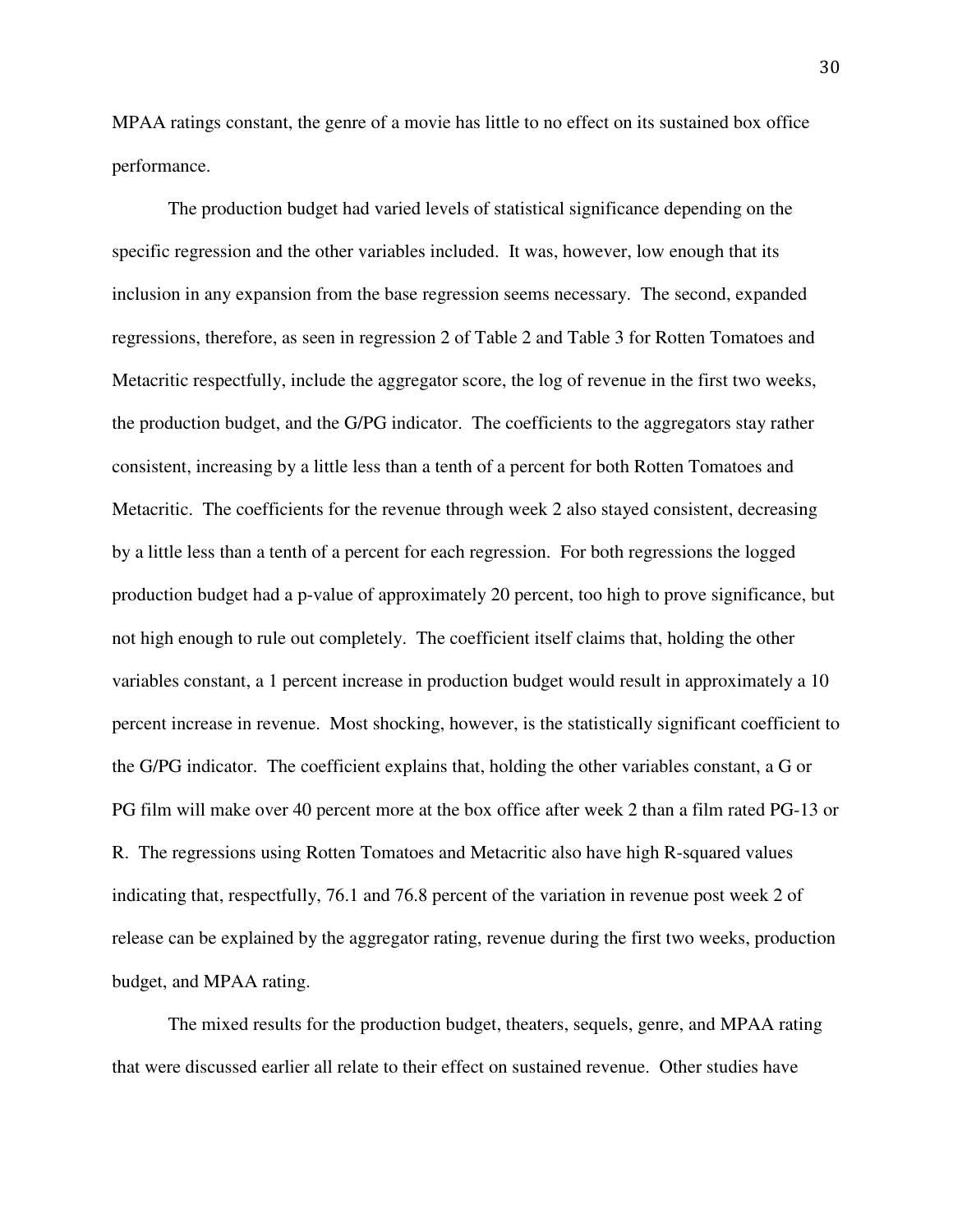shown that these same variables, however, have significance in the short run (De Vany and Walls 2002; King 2007; Prag and Casavant 1994; Ravid 1999; Simonoff and Sparrow 2000; Terry, Butler, and De'Armond 2005). In order to confirm that the year 2010 is not an outlier, and that the insignificance of the factors listed above is only in relation to sustained revenue, similar regressions were run with revenue in the first two weeks as the dependent variable. These regressions show that production budget, theaters, and sequels all have a positive effect in the short run. The result for theaters makes sense, as most of the capacity concerns for theaters are in the first few weeks. Thus, after week 2, the number of theaters in which a film is shown makes less of a difference. The significance of sequels also makes sense, as consumers are often more invested in sequels, and therefore more likely to see them in the first two weeks. Genre and MPAA rating, however, which previously indicated the strength of family oriented lowrating films, become insignificant in the new regression. Hence, family films are unlikely to draw most of their audience in the first two weeks and benefit from an extended run. Ultimately, when regressed on revenue during the first two weeks of release, the factors which showed little effect in our first regressions do prove significant.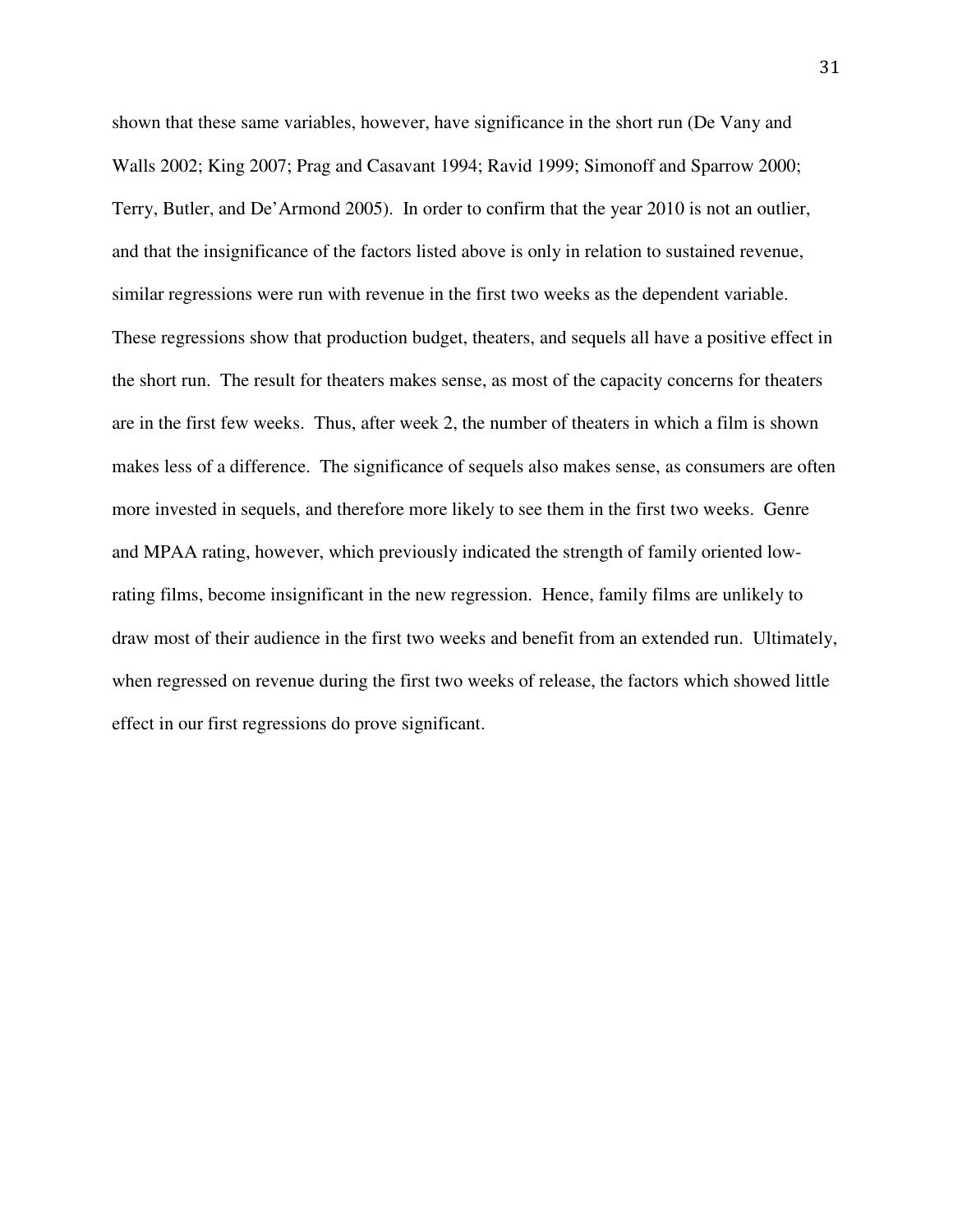# *Table 4.* All variables regressed on revenue during the first two weeks of release

| Regressor                                     | (1)        | (2)        |
|-----------------------------------------------|------------|------------|
|                                               | $.0044***$ |            |
| Rotten Tomatoes Rating $(X_1)$                | (.0015)    |            |
|                                               |            | $.0085***$ |
| Metacritic Rating $(X_2)$                     |            | (.0024)    |
|                                               | $.130**$   | $.116***$  |
| Log of the Production Budget $(X_3)$          | (.050)     | (.049)     |
| Binary Variable for an MPAA Rating of G or PG | $-0.167$   | $-0.162$   |
| $(X_4)$                                       | (.111)     | .109       |
|                                               | $.001***$  | $.001***$  |
| Number of Theaters $(X_5)$                    | (.000)     | (.000)     |
|                                               | $.263**$   | $.270***$  |
| Binary Variable for a Sequel $(X_6)$          | (.102)     | (.100)     |
|                                               | $-.027$    | $-0.045$   |
| Binary Variable for the Family Genre $(X_7)$  | (.158)     | (.155)     |
|                                               | .019       | $-0.018$   |
| Binary Variable for the Drama Genre $(X_8)$   | (.764)     | (.102)     |
|                                               | 12.114***  | 12.105***  |
| Intercept                                     | (.764)     | (.737)     |
|                                               |            |            |
| <b>Summar Statistics</b>                      |            |            |
| $R^2$                                         | .7711      | .7765      |

#### Dependent Variable: Revenue During the First Two Weeks

Heteroskedasticity robust standard errors are given in parenthesis under coefficients. The individuals coefficient is statistically significant at the \* 10%, \*\* 5%, or \*\*\* 1% significance level using a two sided test.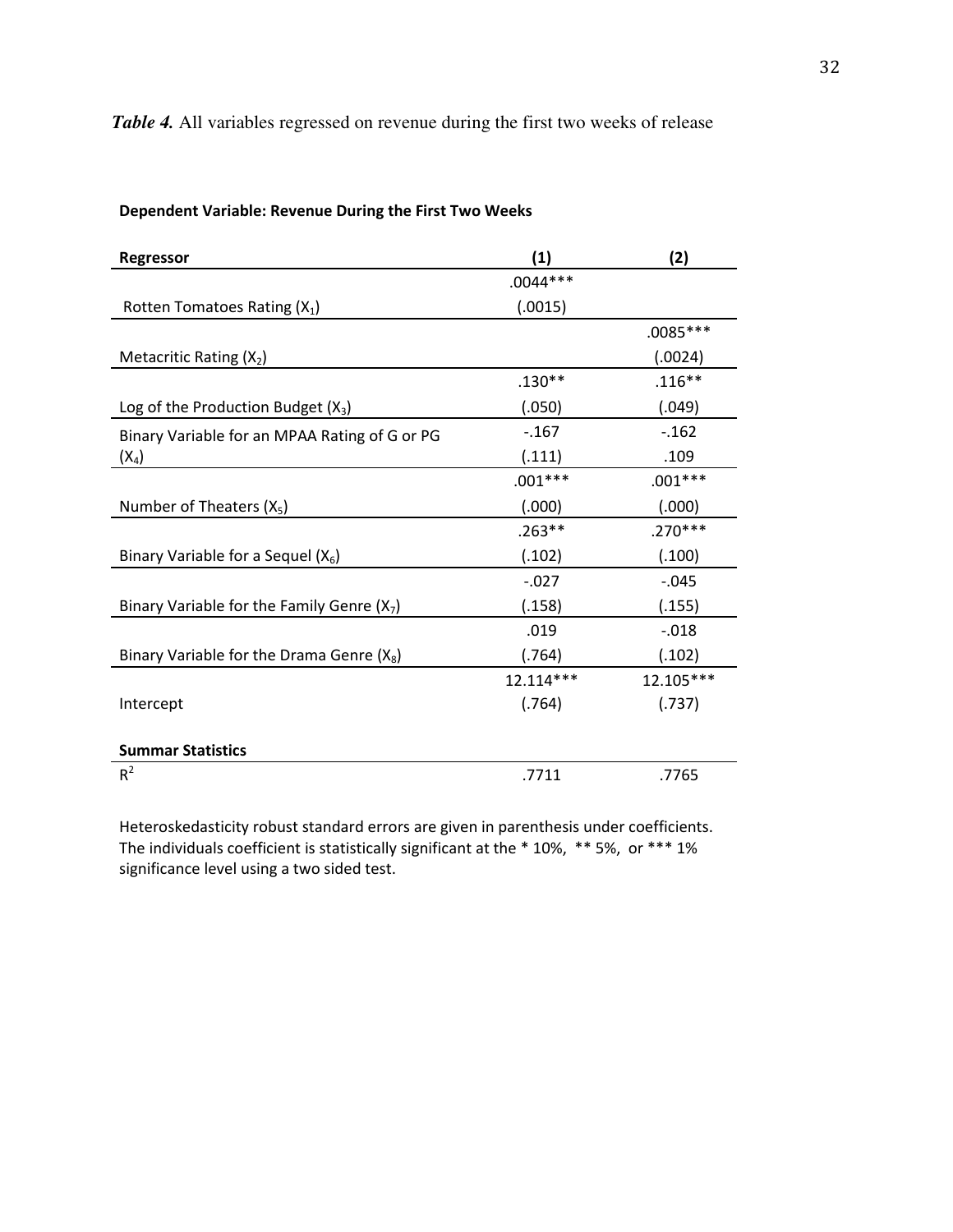#### **5. Discussion**

 The results of the regression analysis performed in this study indicate that review aggregators do have a significant effect on the performance of a film during its extended run at the domestic box office. Of the variables studied, the variables for Rotten Tomatoes and Metacritic ratings proved to be among the most influential and statistically significant.

 The logarithmic form allows us to more easily handle the highly skewed data for domestic revenue, both during and after the second week of release. The result from the regressions may seem small, since, as we stated earlier, a one unit increase in score for Rotten Tomatoes and Metacritic would lead to, using the average domestic gross post-week-2, a \$190,000 and \$360,000 increase, respectfully, in sustained revenue. The implications, however, are that if a studio or production company were to invest further in quality, potentially raising their Rotten Tomatoes or Metacritic score by a significant amount, they could potentially make millions in extra revenue. Having said that, a film often takes its shape early and it may be difficult to, on a limited budget, greatly increase the quality of the film. In that case, the study suggests that an investment in quality, from the beginning and during the production process, could greatly benefit all parties involved.

 Of surprise, and arguably the most influential of all the variables studied, was the binary indicator of whether a movie has a rating of either G or PG from the MPAA. While the enormity of its effect does come as a surprise, the effect itself makes intuitive sense. Movies geared towards younger audiences have a wide appeal – often kids, parents, grandparents, and all ages in between are motivated to attend a certain movie, for example, *Toy Story 3* – and could maintain higher levels of enthusiasm, especially amongst kids, over longer periods of time, compared to other blockbuster films. Observational analysis shows that the main studios have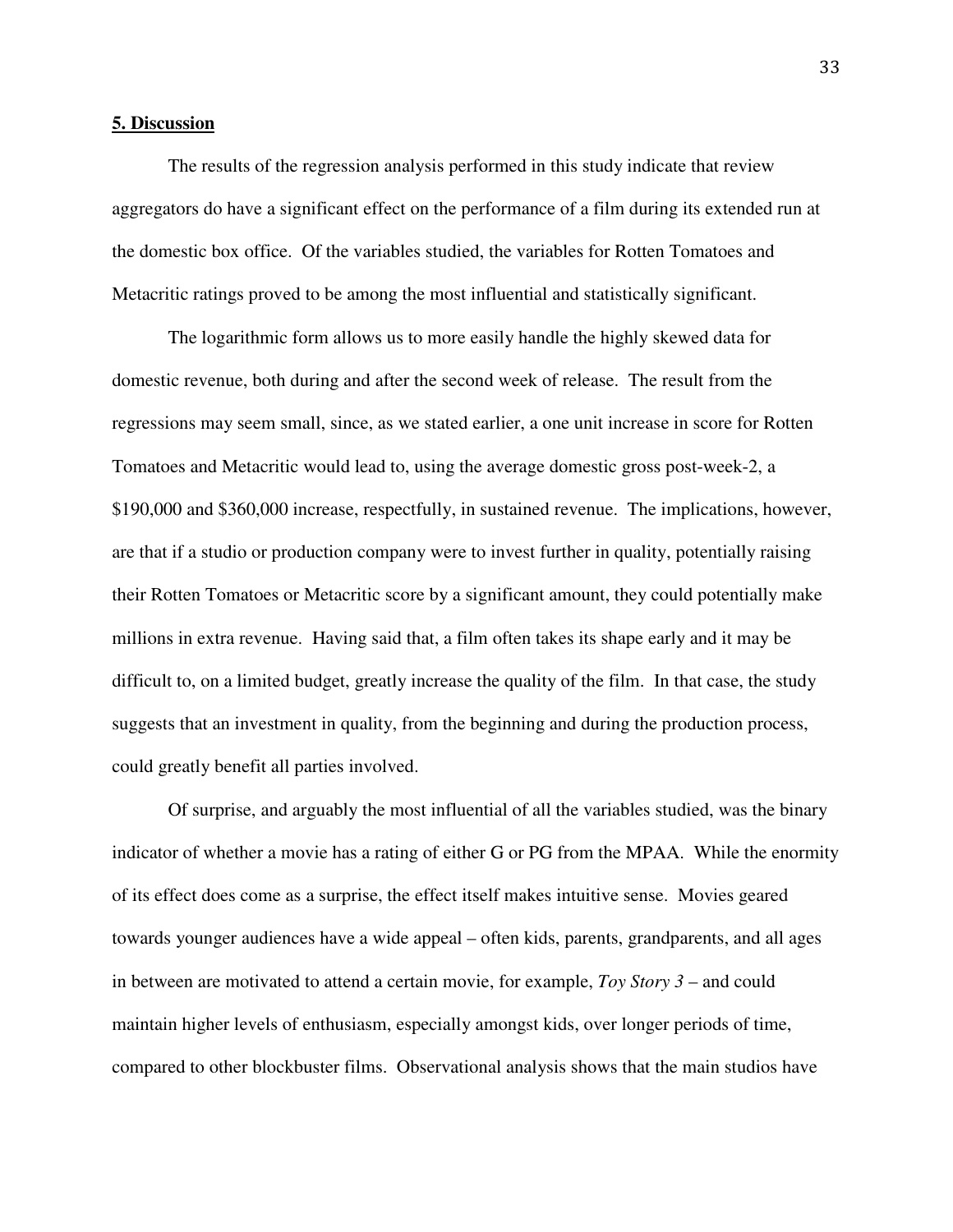already begun a shift towards producing more high profile family films, often of the animated variety, in hopes of capturing this effect (De Vany and Walls 2002; Simonoff and Sparrow 2000).

 Contrary to studies performed previously (King 2007; Ravid 1999), the regressions performed in this study did not find statistical significance for the production budget having any effect on sustained domestic revenue. Of note, however, is that previous studies have found that production budget has an effect on *total* revenue, rather than sustained revenue. The effects of production budget found in this study, however, while statistically insignificant, do shed light onto a possible positive correlation between budget and sustained revenue.

 Further variables, such as theaters, sequels, and genre all provided little insight into what factors effect sustained domestic revenue over a films extended run. The empirical analysis concludes, therefore, that review aggregators have a small yet important role in influencing a movie's performance after its second week of release domestically.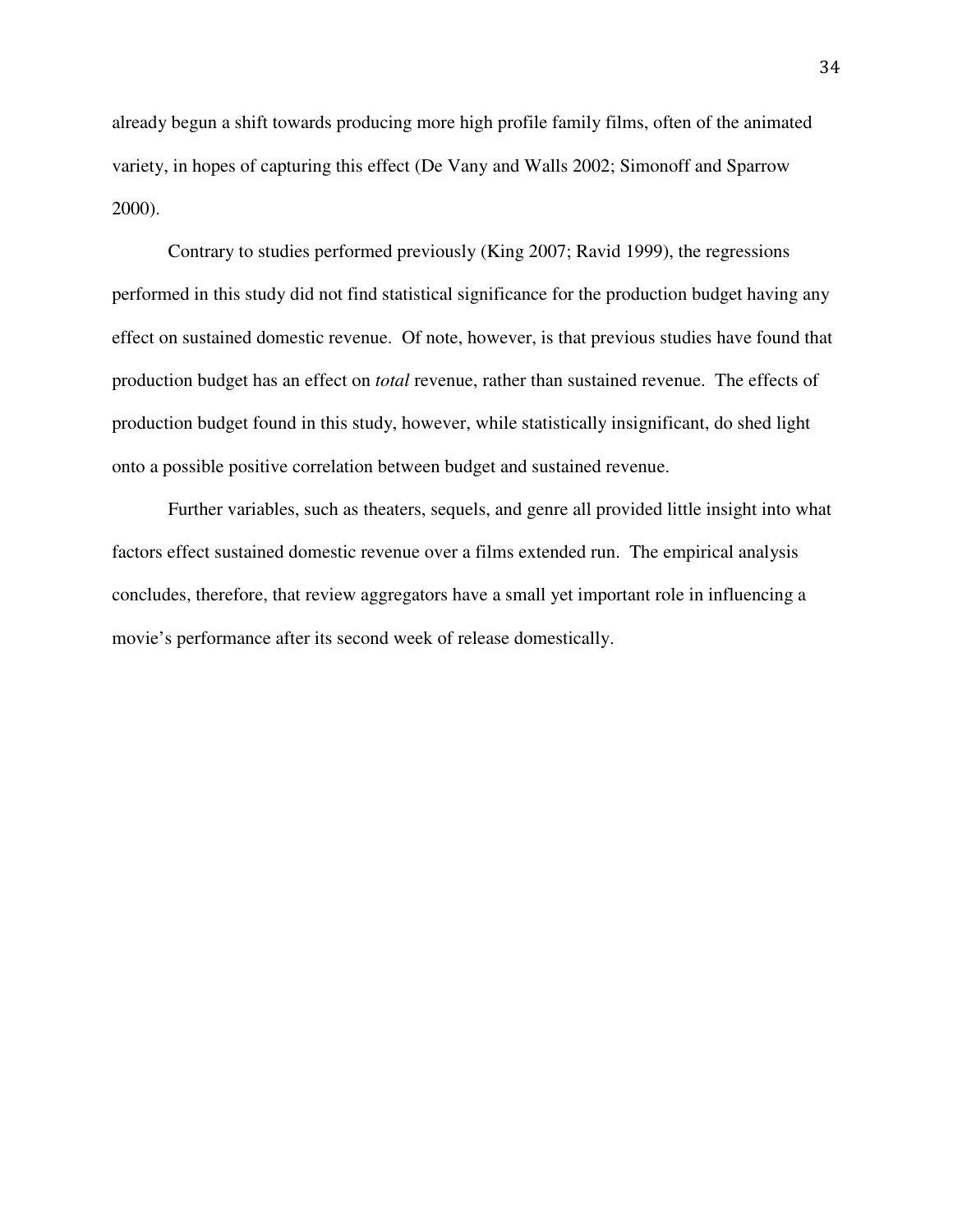#### **6. Conclusion**

 It is tough to precisely discuss the role of critics and critical reviews on a film's performance at the box office. Eliashberg and Shugan (1997) claim that, in order for a critical review to influence a film's performance, the effect must be seen immediately upon release of the film. While not refuting that point, this study attempts to claim that review aggregators have in fact changed the way people access, consume, and analyze reviews, and that they have, as a result, changed the way consumers decide whether or not to see a movie.

 Review aggregators, specifically Rotten Tomatoes and Metacritic, do not attempt to provide only the best and most scholarly, professional, or artistic reviews. The overall effect is, instead, to compile the shared opinions of all those who job or hobby has led them to write a review. Some may be bad, and some may be good, but the result is a closer representation of traditional public appeal – some mix of artistic critique with an analysis of entertainment value.

 The review is not released overnight or in the morning newspaper, and therefore the effect is not necessarily seen upon release of the film. Instead, as more reviews are added to the website, and word of mouth spreads, a film can see a long-run effect due, in part, to a positive score on Rotten Tomatoes or Metacritic.

 The fact remains that success of a film is nearly impossible to predict. Higher budgets and an industry trend towards high-profile family friendly films are, however, examples of studios and production companies attempting to beat, or at least better the odds of producing a financially successful film. This study suggests that, while other factors cannot be ignored, the changing landscape of reviews, their increasingly accessible nature, and convergence towards general public opinion, all make review aggregators, and therefore film quality, an important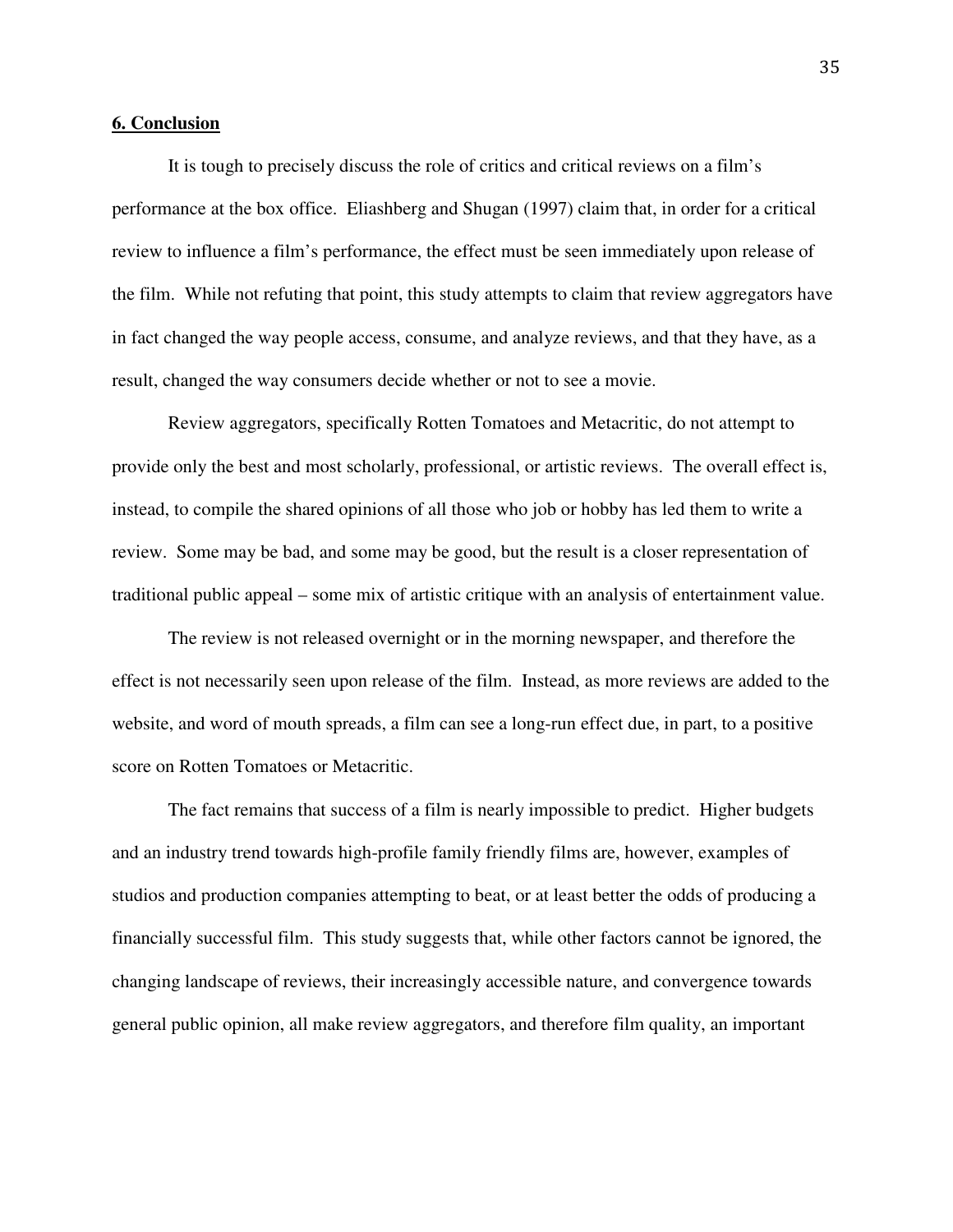factor in predicting a film's financial success, and particularly the success of a film during its extended run at the domestic box office.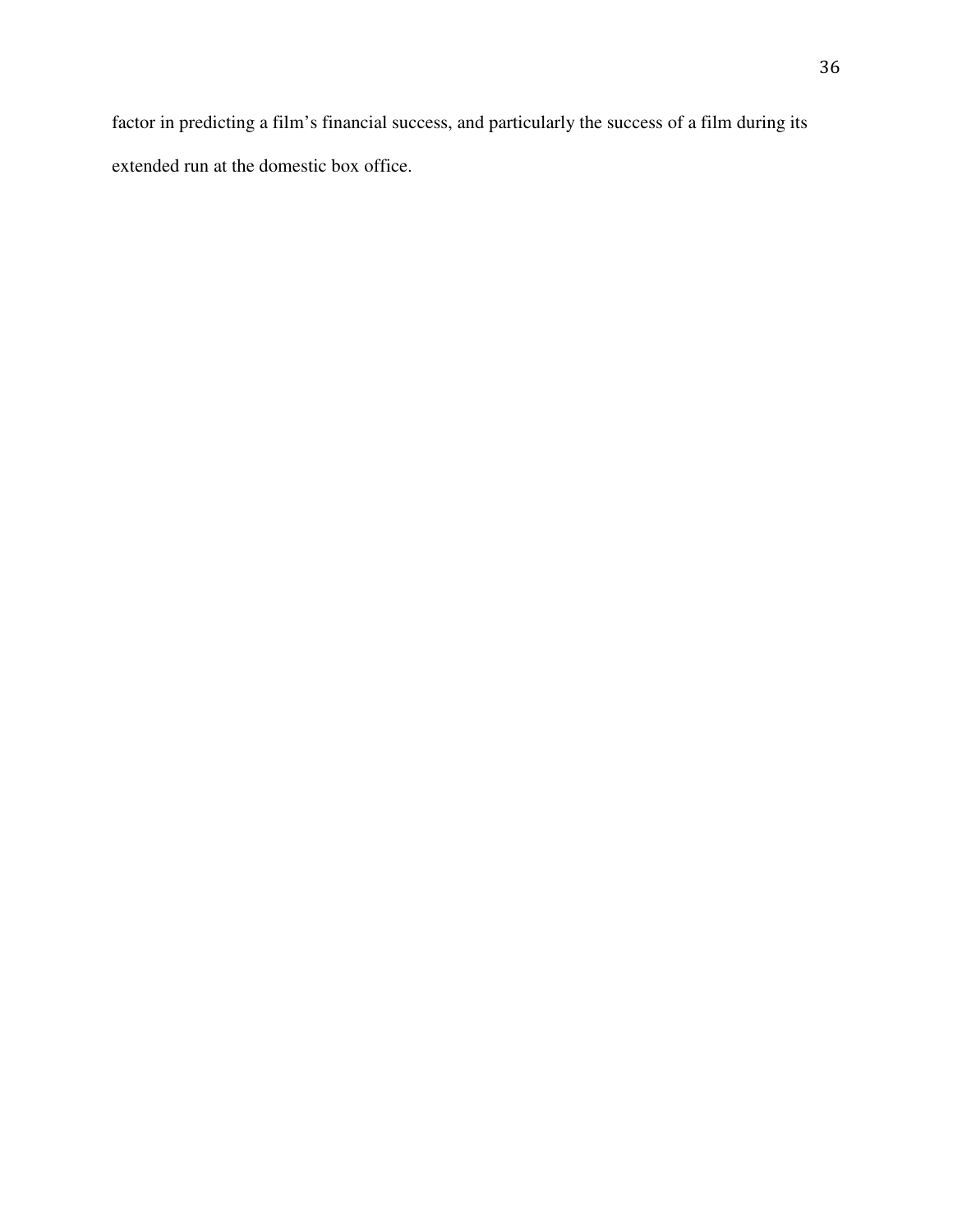#### **7. Appendix**

*Table 5.* List of 2010 films in alphabetical order

127 Hours Green Zone A Nightmare on Elm Street (2010) Grown Ups Alice in Wonderland (2010) Gulliver's Travels Babies **Babies** Hereafter Black Swan **Hot Tub Time Machine** Blue Valentine **How Do You Know** Brooklyn's Finest **How to Train Your Dragon** Burlesque **Burlesque Hubble 3D** Case 39 I Am Love Cats & Dogs: The Revenge of Kitty Galore **Inception** Charlie St. Cloud **Iron Man 2** City Island City Island City Island Clash of the Titans (2010) Jackass 3-D Conviction Jonah Hex Cop Out Just Wright Country Strong Kick-Ass Cyrus **Changes Cyrus** Killers Date Night **Knight & Day** Daybreakers Leap Year Death at a Funeral (2010) Legion (2010) Despicable Me Let Me In Devil Letters to Juliet Diary of a Wimpy Kid **Life as We Know It Dinner for Schmucks Little Fockers** Due Date Lottery Ticket Easy A Love and Other Drugs Eat Pray Love **MacGruber** MacGruber Edge of Darkness Machete Extraordinary Measures Mao's Last Dancer Fair Game (2010) **Marmaduke Marmaduke** Marmaduke Faster Megamind For Colored Girls **Morning Glory** From Paris with Love **My Soul to Take** Furry Vengeance **Nanny McPhee Returns** Get Him to the Greek **Community** Community Community Community Community Community Community Community Community Get Low Gaster Communication Control of Control Control Control Control Control Control Our Family Wedding Going the Distance **Paranormal Activity 2** Paranormal Activity 2

Alpha and Omega **Harry Potter and the Deathly Hallows Part 1** Dear John Legend of the Guardians: The Owls of Ga'Hoole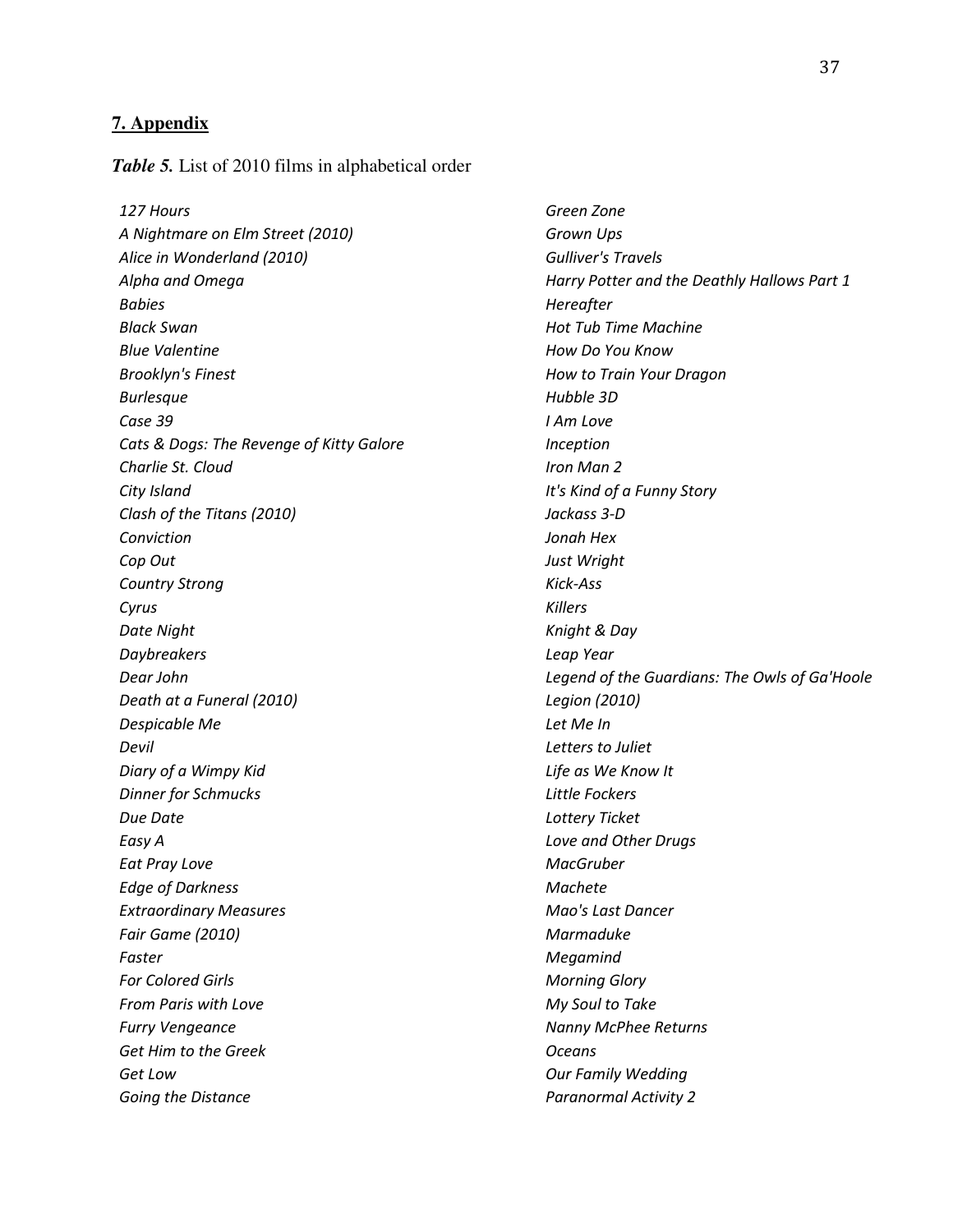Percy Jackson & The Olympians: The Lightning Thief The Karate Kid Piranha 3D The Kids Are All Right Predators **Predators** The King's Speech Prince of Persia: The Sands of Time The Last Airbender Ramona and Beezus The Last Exorcism Red The Last Song Remember Me The Last Station Repo Men The Losers Resident Evil: Afterlife The Next Three Days Robin Hood The Other Guys Salt Salt Secret in Their Eyes Contract of the Secret in Their Eyes Saw 3D **Saw 3D** Saw 3D **The Social Network** Scott Pilgrim vs. the World The Sorcerer's Apprentice Secretariat The Spy Next Door Sex and the City 2 The Switch She's Out of My League The Tourist Shrek Forever After The Town Shutter Island The Twilight Saga: Eclipse Skyline **The Warrior's Way** Splice The Wolfman Step Up 3-D Tooth Fairy Takers Toy Story 3 Tangled Tron Legacy The American True Grit The A-Team Tyler Perry's Why Did I Get Married Too? The Back-Up Plan Unstoppable The Book of Eli **Valentine's Day** The Bounty Hunter **Vampires** Suck The Chronicles of Narnia: The Voyage of the Dawn Treader Waiting for "Superman" The Crazies Wall Street: Money Never Sleeps The Expendables When in Rome The Fighter Winter's Bone The Ghost Writer The Ghost Writer Western Channels and The Ghost Writer The Girl Who Kicked the Hornet's Nest Vou Again The Girl Who Played with Fire The Youth in Revolt The Girl with the Dragon Tattoo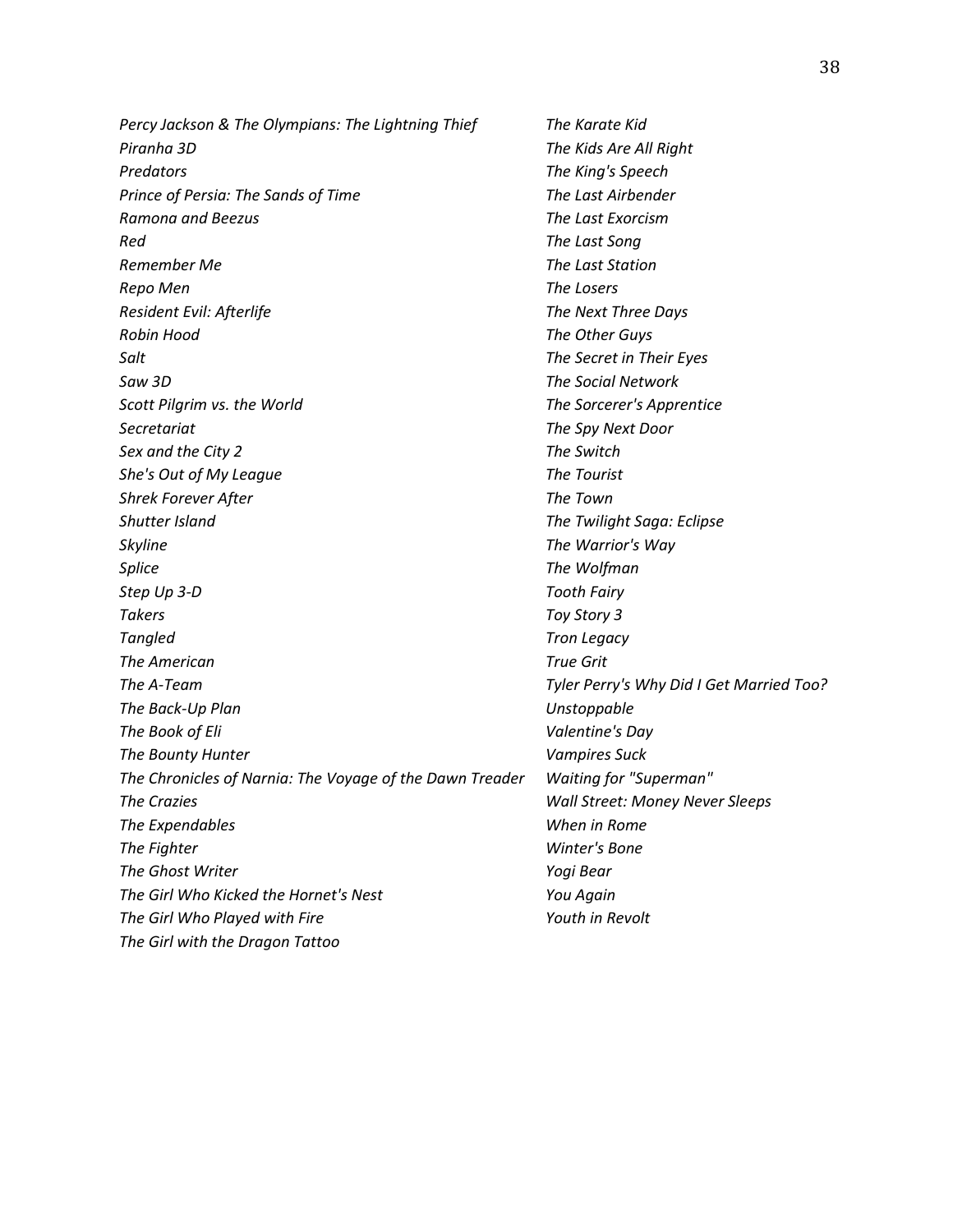#### **References**

- Basuroy, Suman, Subimal Chatterjee, and Abraham Ravid. 2003. How critical are critical reviews? The box office effects of film critics, star power, and budgets. *Journal of Marketing* 67: 103-17.
- Boatwright, Peter, Suman Basuroy, and Wagner Kamakura. 2007. Reviewing the reviewers: The impact of individual film critics on box office performance. *Quantitative Marketing and Economics* 5: 401-25.
- De Vany, Arthur, and W. David Walls. 1999. Uncertainty in the movie industry: does star power reduce the terror of the box office? *Journal of Cultural Economics* 23: 285-318.
- De Vany, Arthur, and W. David Walls. 1996. Bose-Einstein dynamics and adaptive contracting in the motion picture industry. *The Economic Journal* 106, no. 439: 1493-514.
- De Vany, Arthur, and W. David Walls. 2002. Does Hollywood make too many R-rated movies? Risk, stochastic dominance, and the illusion of expectation. *The Journal of Business* 75, no. 3: 425-51.
- Ebert, Roger. 2011. REVIEW --- Film Criticism Is Dying? Not Online --- Thanks to the Internet, there is more and better writing about movies than ever before, says Roger Ebert. *Wall Street Journal*, January 22.
- Eliashberg, Jehoshua, Anita Elberse, and Mark A.A.M. Leenders. 2006. The motion picture industry: critical issues in practice, current research, and new research directions. *Marketing Science* 25, no. 6: 638-61.
- Eliashberg, Jehoshua, and Steven M. Shugan. 1997. Film critics: influencers or predictors? *Jouurnal of Marketing* 61: 68-78.
- Ginsburgh, Victor, and Sheila Weyers. 1999. On the perceived quality of movies. *Journal of Cultural Economics* 23: 269-83.
- Holbrook, Morris B. 1999. Popular appeal versus expert judgments of motion pictures. *Journal of Consumer Research* 26: 144-55.
- Holbrook, Morris B. 2005. The role of ordinary evaluations in the market for popular culture: do consumers have 'good taste'? *Marketing Letters* 16, no. 2: 75-86.
- King, Timothy. 2007. Does film criticism affect box office earnings? Evidence from movies released in the U.S. in 2003. *Journal of Cultural Economics* 31: 171-86.
- Litman, Barry R. 1983. Predicting success of theatrical movies: an empirical study. *Journal of Popular Culture* 16, no. 4: 159-75.